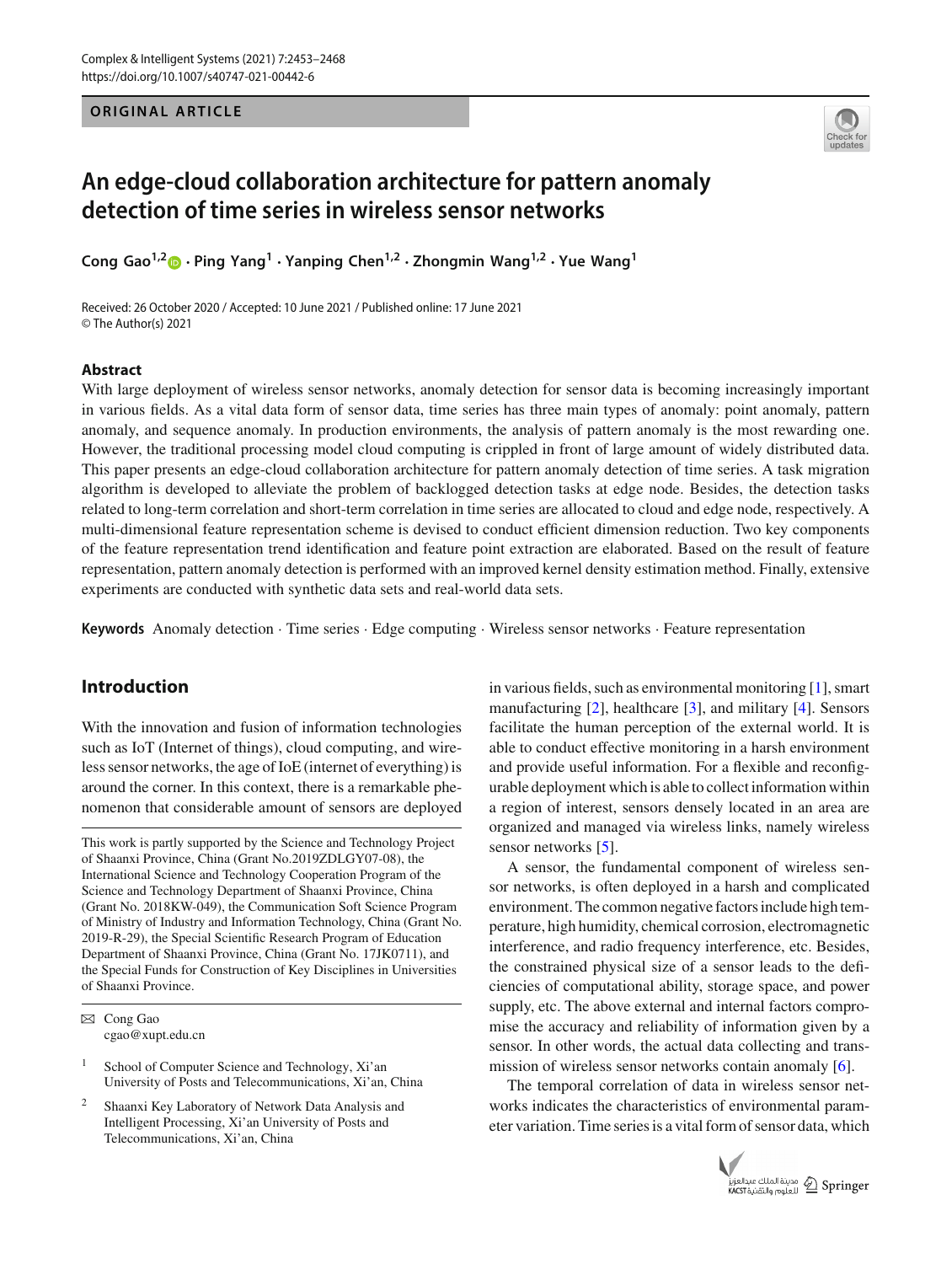is defined as a series of observations with strict sequential order [\[7\]](#page-13-4). Unlike traditional types of sensor data, time series in wireless sensor networks possesses temporal continuity, massiveness, and high-dimensionality.

In time series, anomaly indicates the occurrence of abnormal incidents. The abnormal data are defined as the observations which are distinct from majorities and distant from others [\[8\]](#page-13-5). Considerable amount of research expects to identify frequent periodical patterns, while neglecting infrequent anomaly. In fact, abnormal data indicate rare events. As rare events are special, they probably contain more value than normal data. Low-quality time series with anomaly requires intensive identification and cleaning for abnormal data. This process reduces productivity and increases the cost of data analysis. Currently, anomaly detection for time series is widely used in IoT  $[9,10]$  $[9,10]$ , health monitoring  $[11,12]$  $[11,12]$ , financial analysis  $[13,14]$  $[13,14]$  $[13,14]$ , and industrial manufacturing  $[15,16]$  $[15,16]$  $[15,16]$ , etc. The efficient and accurate anomaly detection for time series in wireless sensor networks is essential to subsequent information extraction and data mining.

In [\[17\]](#page-13-14), the authors focused on the prediction of network failures with machine learning-based anomaly detection techniques. To address the problem of data transferring and computing delay for a large network, edge-cloud computing is introduced to optimize the transferring and computing duration. This model has two drawbacks: (1) machine learning-based techniques require model training and training data, and (2) a detailed procedure for data transferring is missing. In [\[18](#page-13-15)], the authors presented a test methodology for the comparison of edge computing architecture and cloud computing architecture for anomaly detection system. The experiments are conducted based on the implementations of deep learning algorithms. The major drawback of deep learning algorithms is that they usually require high computational power. The proposed methodology mainly concentrates on comparisons among deep learning algorithms. The applicability is not wide. In [\[19](#page-13-16)], the authors described an autonomous anomaly analysis framework for clustered cloud or edge resources. It aims to find out the cause of a user-aware anomaly in the underlying infrastructure by Hidden Markova Models. Experiments are just conducted in clustered cloud computing resources. Edge resources are not covered. In [\[20](#page-13-17)], the authors proposed an intelligence system enabled by edge computing to detect network anomaly. A data-driven method containing four steps is devised to train a learning model. The learning model is used to identify a network anomaly. This proposal just employs the so-called edge intelligence and the discussion about cloud computing is not involved. In  $[21]$  $[21]$ , the authors depicted a platform concept which combines traditional cloud computing and industrial control empowered by edge computing. Existing self-contained field devices in several dedicated networks are transformed to a unified cloud-assisted control scheme with



help of edge devices. For now, the proposed concept does not contain task migration between edge and cloud or anomaly detection.

For pattern anomaly detection in time series, our model proposed in this paper aims to (1) conduct dimension reduction for the purpose of reducing the amount of computation. This motivation is realized by our pattern representation method which contains trend identification and feature point extraction; (2) perform the allocation of detection tasks to the cloud and the edge. Pattern anomaly of both long-term correlation and short-term correlation are handled for subsequent execution of efficient and accurate detection. This motivation is realized by our task migration algorithm; (3) carry out pattern anomaly detection based on kernel density estimation. This motivation is realized by mapping a time series to a five-dimensional feature space. Thus, the traditional anomaly detection based on kernel density estimation which is merely able to handle point anomaly is transformed to detect pattern anomaly.

The remainder of the paper is organized as follows: the next section introduces the classification of anomaly in time series. A comparison is made between cloud-based anomaly detection and edge-based anomaly detection. Both advantages and disadvantages of the two types are analyzed. The following section focuses on the existing models for pattern anomaly detection in time series. The most popular four kinds of feature representation methods are extensively reviewed. The next section describes our edge-cloud collaboration anomaly detection architecture. Five key components task migration algorithm, sliding window, trend identification, feature representation, and kernel density estimation are elaborated. In the following section, the proposed model is evaluated with synthetic data sets and real-world data sets. The next section presents conclusions and directions for future research.

## **Three kinds of anomaly in time series**

Anomaly in time series falls into the following three categories [\[22](#page-13-19)].

- Point anomaly [\[23\]](#page-13-20): point anomaly refers to a point which is different from other points. Point anomaly is also called *outlier*.
- Pattern anomaly [\[24](#page-13-21)]: pattern anomaly refers to a significant difference between a segment pattern and other segment patterns.
- Sequence anomaly [\[25\]](#page-13-22): sequence anomaly refers to the non-compliance of a subsequence to other subsequences.

Both point anomaly and pattern anomaly are abnormal behaviors appeared in an individual time series, while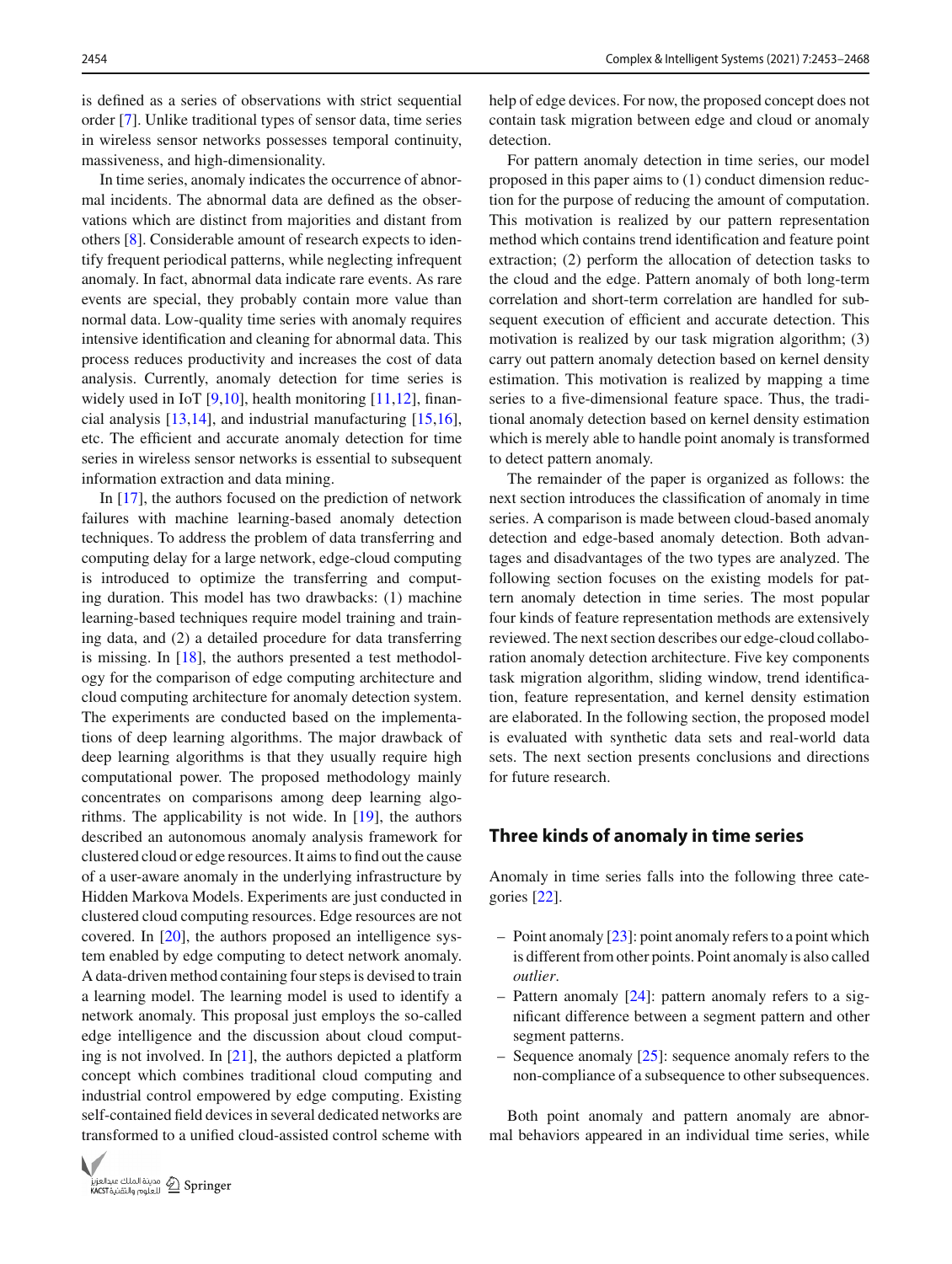sequence anomaly is abnormal behavior appeared between sequences. Existing models for anomaly detection of time series are based on statistics [\[26](#page-13-23)[,27\]](#page-13-24), distance [\[28](#page-13-25)[,29](#page-13-26)], machine learning [\[30](#page-13-27)[,31](#page-13-28)], and artificial intelligence [\[32](#page-13-29)[,33](#page-13-30)].

For many practical application scenarios, the demand of data analysis focuses on the variation of time series during a period of time, rather than the variation of individual data point. In other words, the benefit of analyzing or data mining for individual point is quite little. While the differences among segments or subsequences are more valuable. For instance, the performance of pattern anomaly detection for hydrologic time series in environmental water quality monitoring [\[34\]](#page-13-31) is critical to a timely discovery of abnormal water-level variation. This might be very useful for disaster prevention. In [\[35](#page-13-32)], the authors pointed out that patterns of continuous time series might reveal contextual and operational conditions of a device. Thus, focusing on segments of time series and identifying a subsequence which is distinct from other subsequences are more rewarding and urgent.

The above anomaly detection methods store and analyze data either locally or remotely. The performance of a local detection approach is limited by constrained resources, such as computational ability and storage space. As the resources of a cloud computing platform are virtually unlimited, users may be inclined to upload data and utilize the super computational power of cloud computing centers to conduct complicated anomaly detection tasks. However, as increasing volume of sensor data demands more bandwidth, data transmission exacerbates the communication bottleneck of cloud computing. Consequently, packet loss and transmission delay get worse. Then, the real-time requirements of anomaly detection cannot be fulfilled.

To make up for cloud computing, researchers turn to introduce edge computing. The operating principle of edge computing is designed to reduce bandwidth demands and link cloud computing power to massive sensor data [\[36](#page-13-33)]. In [\[37](#page-13-34)], the authors proposed a distributed sensor data anomaly detection model based on edge computing. The continuity of time series and the correlation among multi-source sequences are used to conduct anomaly detection. In [\[38\]](#page-13-35), the authors proposed a data collecting and cleaning method, where edge nodes perform an angle-based outlier detection to obtain training data. The data cleaning model is constructed based on support vector machine. In general, edge nodes are subject to limited storage space in terms of both RAM and disk. Thus, it is unable to store large amount of historical data. However, in most application scenarios, the interplay of observations and historical values of a time series often exhibits longterm correlation. Due to the inaccuracy of anomaly detection, existing approaches based on edge computing fail in identifying anomaly related to long-term correlation in time series. As possessing sufficient storage space, cloud computing shows better performance than edge computing in this regard.

## **Pattern anomaly detection in time series**

#### **Pattern anomaly detection based on raw time series**

Time series is high-dimensional with complicated structure. It always contains considerable noise and fluctuates frequently. With the rapid growth of data volume in wireless sensor networks, traditional method [\[39](#page-13-36)[,40](#page-13-37)] which performs anomaly detection directly on raw time series suffers from high time complexity and high space complexity.

Thus, for a given time series, the key to enhance accuracy and validity of anomaly detection is rooted in the following ideas: how to achieve satisfactory dimension reduction, eliminate potential noise, and integrate redundant attributes for the purpose of preventing high dimension disaster? Meanwhile, the dimension reduction result retains basic features and main information of the raw time series [\[41](#page-14-0)].

# **Pattern anomaly detection methods based on different feature representations**

Feature representation for time series summarizes and rephrases the whole raw time series. The aim is dimension reduction and noise filtration. By analyzing the characteristics of a time series, the raw time series eventually gets transformed appropriately. A good feature representation method is able to accurately show the basic shape and variation trend with as less data as possible. The most popular four strategies of feature representation for time series are as follows.

#### **Domain transform**

**Discrete Fourier transform (DFT)** [\[42\]](#page-14-1): In [\[43\]](#page-14-2), a time series is approximately presented with discrete Fourier transform in time domain and frequency domain. In specific, the mapping from time domain space to frequency domain space is based on spectral analysis. In [\[44](#page-14-3)], the authors extracted key frequency features with fast Fourier transform and use approximate entropy to denote the regularity of a time series. The degree of regularity is used to identify anomaly. In [\[45](#page-14-4)], an adaptive short-time Fourier transform (ASTFT) method is proposed. This method incorporates analysis window into the traditional discrete Fourier transform. The analysis window improves computational efficiency of the traditional discrete fourier transform. However, discrete Fourier transform utilizes sine function to achieve time–frequency transformation. Thus, there is only frequency domain information. The drawbacks of DFT are: (1) as the transformation from time domain to frequency domain is conducted by mapping a time series to a group of sinusoidal functions, certain important local features might be smoothed by discrete fourier transform; (2) an accurate Fourier coefficient is essential to the perfor-

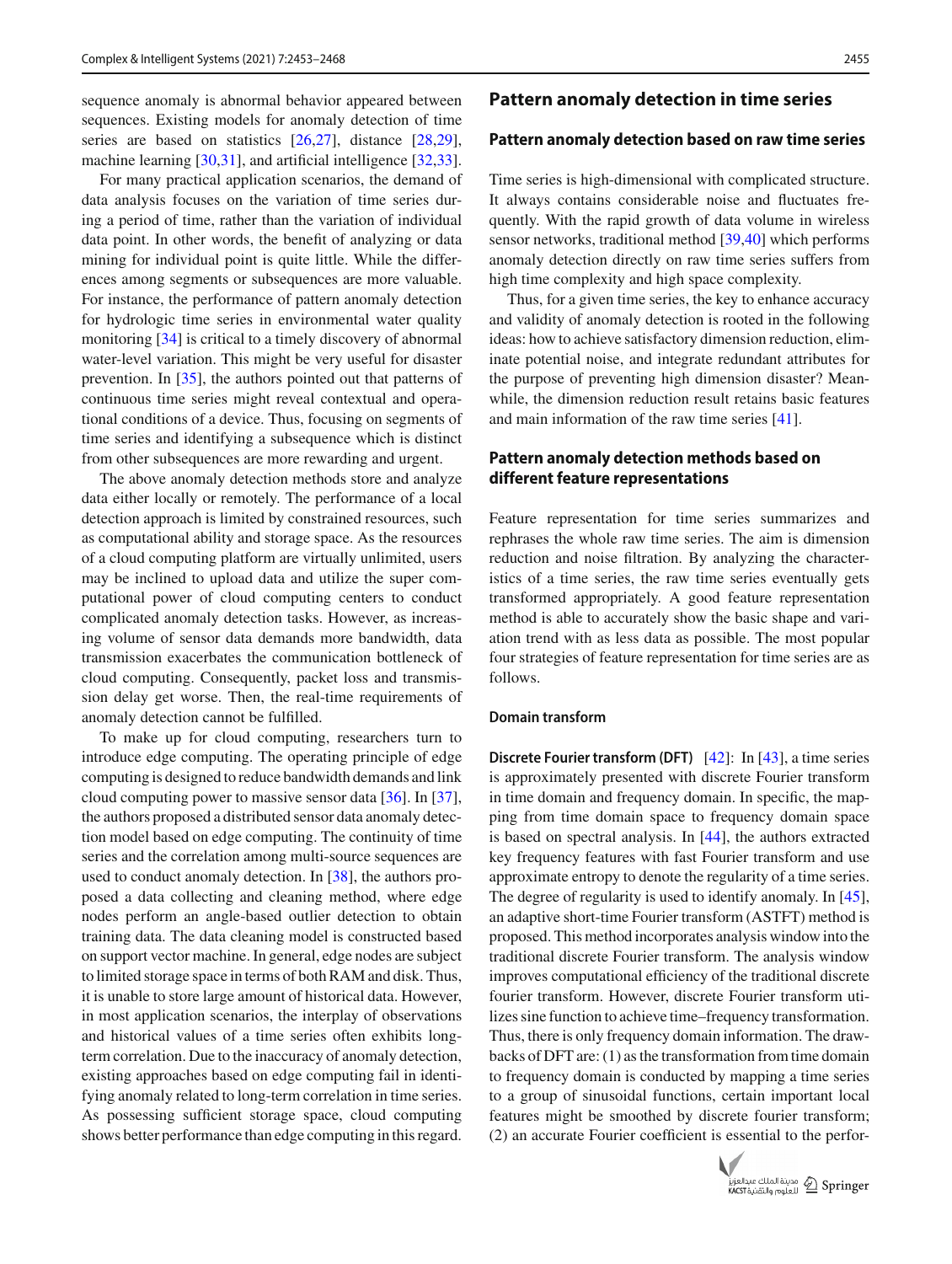mance of anomaly detection. However, the generation of an accurate Fourier coefficient requires extensive tests. Thus, excessive computation cost results in a low user acceptance; (3) discrete Fourier transform exhibits good performance in a steady time series, while an unsteady time series cannot be handled gracefully.

**Discrete wavelet transform (DWT):** [\[46](#page-14-5)[,47](#page-14-6)] Discrete Fourier transform only contains frequency domain information. While discrete wavelet transform is able to simultaneously analyze time domain information and frequency domain information. By a wavelet function  $\varphi(x)$  which satisfies  $\int_R \varphi(x) dx$ , a raw time series can be approximately presented with a group of shifted and scaled discrete wavelet transform coefficients. In [\[48\]](#page-14-7), a maximal overlap discrete wavelet transform method is proposed. This method is able to adapt time series with arbitrary length. Alike discrete Fourier transform, discrete wavelet transform can make analysis on both time domain and frequency domain at the same time. Thus, it is faster than discrete Fourier transform. The drawback of DWT is: an accurate transform coefficient should be determined and this is a quite expensive process.

#### **Singular value decomposition (SVD) [\[49](#page-14-8)[,50](#page-14-9)]**

Singular value decomposition is a common matrix decomposition method. Based on the eigenvalues and eigenvectors of a time series, the most representative *k*-dimensional orthogonal vector is extracted. Thus, an *n*-dimensional raw time series can be transformed to a *k*-dimensional orthogonal vector, where  $k < n$ . Singular value decomposition is a powerful tool for dimension reduction. However, previously obtained eigenvalues and eigenvectors are inactive for a new time series. Each data update requires a recalculation of orthogonal vector. This is not suitable for dynamics of time series.

#### **Symbolic discretization [\[51](#page-14-10)[–53\]](#page-14-11)**

Symbolic discretization uses a group of abstract symbols with time domain characteristics to represent a time series, namely a raw time series is substituted by a symbol sequence. In [\[54\]](#page-14-12), the first symbolic aggregate approximation (SAX) method is proposed. This method uses piecewise aggregate approximation to achieve dimension reduction for a time series. Nevertheless, this method is unable to discriminate segments with the same mean value and different trends. In [\[55\]](#page-14-13), an extended symbolic aggregate approximation (ESAX) method is proposed. This method incorporates max and min points of each segment into the traditional SAX. In [\[56\]](#page-14-14), a symbolic aggregate approximation standard deviation (SAX-SD) method is proposed. This method incorporates standard deviation into the traditional SAX. A segment is described based on the standard deviation and



mean value. In [\[57\]](#page-14-15), an iterative end point fitting method searches the end points of each segment based on iteration end point fitting (IEPF) algorithm. This method improves the precision of pattern representation and achieves dimension reduction. For an effective discretization, appropriate symbols and similarity measurement should be defined. However, choosing a suitable discretization algorithm which is able to match an actual time series is not easy. In addition, the representation of a time series by symbolic-based approaches often miss the trend of the raw time series.

#### **Piecewise linear representation [\[58](#page-14-16)[,59\]](#page-14-17)**

Piecewise linear representation divides a raw time series into several segments. Each segment is approximately represented by a linear function. Several line segments constitute the approximate representation of the raw time series. In other words, the representations of line segments are based on important points. Compared to the above three kinds of methods, piecewise linear representation possesses small index dimension and low computational overhead. Moreover, this type of representation is more friendly to human visual experience.

**Dividing points and number of segments**: As piecewise linear representation uses a group of adjacent line segments to represent a time series, the degree/granularity of approximation largely depends on the number of segments. The selections of appropriate dividing points and the number of segments are two vital factors of piecewise linear representation. Existing approaches focus on the following two ideas.

- Segment error *e*: the adjustment of segment error is based on two indicators. First, the maximum error of an individual segment should be greater than a predetermined threshold. Second, the sum of the maximum errors of all segments should not exceed a predetermined threshold.
- Number of segments *k*: an optimal value of *k* should be determined by integrating demands such as compression ratio, computation speed, and searching precision.

**Object of division**: Piecewise linear representation can be classified as global representation [\[60](#page-14-18)[,61\]](#page-14-19) and local representation  $[62, 63]$  $[62, 63]$ .

Global representation is based on the whole time series. By comparing the overall fitting error with a predetermined threshold, the optimal set of segments are obtained. In general, the threshold is determined based on the Euclidean distance, orthogonal distance, and perpendicular distance between an observation and a segment.

Local representation focuses on qualified local characteristics of a time series. Based on the selection of dividing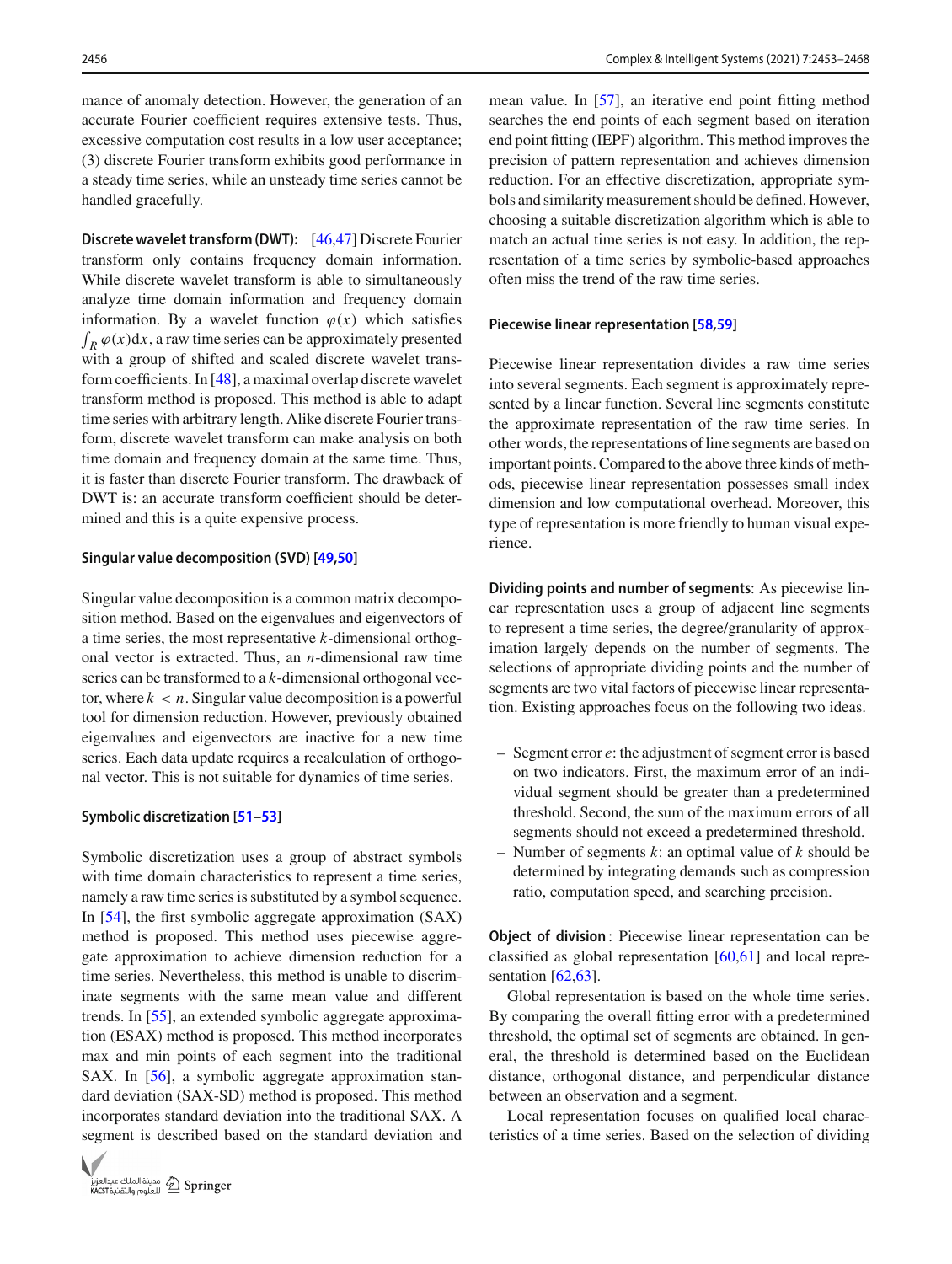points, local representation is classified as the following three types:

- Extremum points [\[64\]](#page-14-22): for a segment {*xi*−1, *xi*, *xi*+1} of a time series  $X = \{x_1, x_2, ..., x_n\}$ , if  $(x_{i-1} \leq x_i)$  $x_{i+1} \leq x_i$  is true, namely the observations are monotonically increasing or decreasing at extremum  $x_i$ , the raw time series can be approximately represented by the set of these extremum points. However, the representation based on extremum points suffers from unfiltered and trivial information. Noise cannot be effectively eliminated.
- Local extremum points  $[65]$  $[65]$ : as the above extremum points approach is unable to eliminate noise, local extremum points are introduced to handle details related to noise. For each segment, certain negligible intermediate observations between the maximum and the minimum are filtered. However, to achieve an effective approximate representation of a raw time series, the number, range, and characteristics of negligible observations should be prudently selected.
- Important points [\[66](#page-14-24)]: important points are the most influential ones which demonstrate the variation trend of a time series. Traditionally, the selection of important points is conducted by measuring the amplitude variation between observation  $x_i$  and its predecessor  $x<sub>i-1</sub>$ . If the amplitude variation is greater than a predetermined threshold, observation  $x_i$  is identified as an important point. In specific, if  $(|(x_i - x_{i-1})/x_{i-1}| \geq$ *R*<sub>1</sub> |  $|(x_i - x_{i-1})|$  ≥ *R*<sub>2</sub>) is true, where *R*<sub>1</sub> and *R*<sub>2</sub> are application-related values,  $x_i$  is identified as an important point. However, identification rate for certain pivot points is low.

In [\[67](#page-14-25)], the authors integrated sliding window with Piecewise Aggregate Approximation (PAA). In this model, a raw time series is divided to several segments with equal length. For segment  $X_i = x_{i1}, x_{i2}, \ldots, x_{i(n-1)}, x_{in}$ , we denote the starting point and the ending point of  $X_i$  by  $x_1$  and  $x_n$ , respectively. The values of observation  $x_{ij}$ , where  $2 \leq j \leq n - 1$ , are substituted by the mean value  $\frac{1}{n-2} \sum_{j=2}^{n-1} x_{ij}$ . In [\[68](#page-14-26)], the authors proposed a temporal correlation diagram model based on piecewise aggregate approximation. This model is designed for multi-dimensional time series. Clusters of time series are obtained based on the degree of correlation. Anomaly detection can be conducted in three ways: within a cluster, among clusters, and within a single dimension. However, substitution with a mean value smooths oscillations of the raw time series, leading to missing of important points. The missing of extremum information results in false negative in anomaly detection.

Based on the idea of piecewise aggregate approximation, the authors proposed adaptive piecewise constant approximation (APCA) in [\[69\]](#page-14-27). A raw time series is divided into several segments with unequal lengths based on important points. The observations in each segment are substituted by a mean value. The adaptive piecewise constant approximation is more flexible than the piecewise aggregate approximation. However, there is no commonly accepted method for the selection of important points. For different methods, the obtained important points of the same time series might be quite different.

In [\[22](#page-13-19)], the authors proposed piecewise aggregate pattern representation (PAPR). A segment of a raw time series is divided into several areas in amplitude domain. Then, the segment is modeled by a matrix based on statistical information contained in the segment. However, various movement shapes of a time series cannot be accurately presented.

# **Edge-cloud collaboration anomaly detection architecture**

## **Edge-cloud collaboration architecture**

When massive data are transmitted to cloud computing centers for anomaly detection, high bandwidth demands and large network delay are inevitable. In general, as the physical resource of an edge device is constrained, it is unsuitable for the storage of historical data. However, edge computing is capable of detecting anomaly related to short-term correlation in time series. Anomaly in this type of time series is usually caused by noise. As described in the section "Introduction", noise is mainly introduced by external factors. However, when potential anomaly is caused by internal factors, the analysis of historical data is mandatory. Thus, large storage space and powerful computational ability are required. Anomaly detection with edge computing is likely to let the variation related to historical data slip away. Hence, it is unable to detect anomaly related to long-term correlation in time series. As a cloud computing center possesses massive historical data and excellent computing power, it is capable of identifying anomaly related to long-term correlation in time series. In summary, the cloud works on the whole historical data or large part of it. While the edge devices works only on the most recent of data. The amount of data handled by the edge devices in each process is small. This aims to accord real-time response which is not easy for the cloud. For our proposal and experiments in this paper, the number of data points processed by the edge devices each time is about  $10<sup>3</sup>$ . While the number of data points processed by the cloud each time is at least  $1.5 \times 10^7$ . For anomaly of time series in wireless sensor networks, a large number of them are related to short-term correlation. Excessive detection tasks waiting

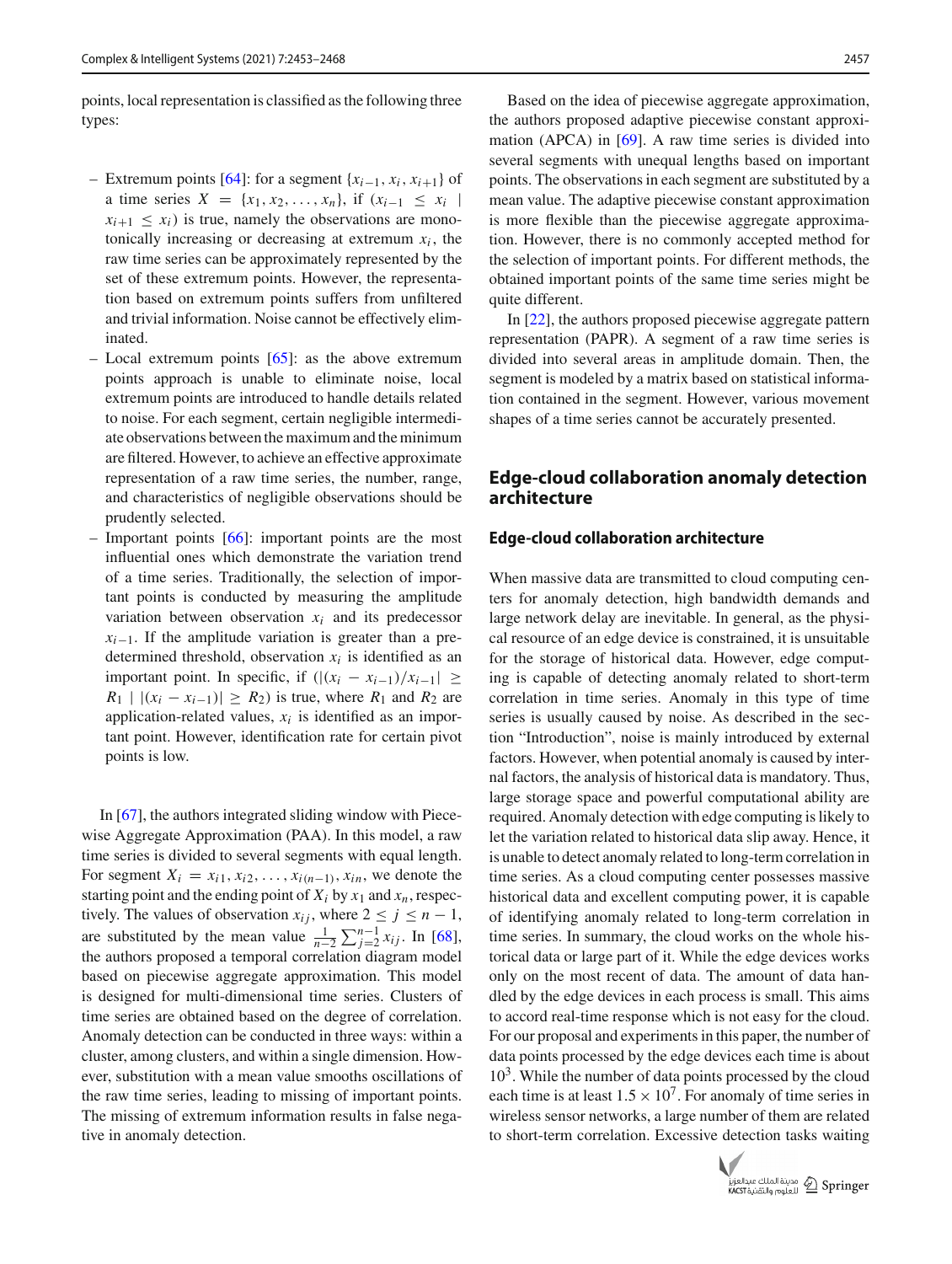



<span id="page-5-0"></span>**Fig. 1** Edge-cloud collaboration anomaly detection model

at resource-constrained edge devices bring about congestion and degrade the overall performance of the system. It is necessary that certain computational tasks of edge devices are transferred to a cloud computing center. Thus, a rational task migration mechanism is needed.

Our edge-cloud collaboration architecture is depicted in Fig. [1.](#page-5-0) There are totally four layers: data source, data center, edge node, and cloud. The four upper case letters A, E, M, and R stand for allocation, execution, migration, and registration, respectively. The data source layer contains various devices (e.g., equipment in a smart factory). Existing data types of data source are registered to data center layer. The data center layer contains several data nodes and a data manager. These data nodes are used to store data. The data manager is responsible for allocating data. Namely, data with long-term correlations are allocated to the cloud, while data with short-term correlations are allocated to the edge. The data equalizer in edge node layer conducts a further scheduling procedure to dispatch short-term correlation computation over the cloud. Certain data are migrated to the cloud. Data executors in the edge node layer and the cloud layer perform specific anomaly detection tasks.

## **Task migration**

For time series  $X = \{x_1, x_2, \ldots, x_n\}$  and the corresponding autocorrelation function  $\gamma_{\tau}$ , where  $\tau$  is the lag order of *X*, if

$$
\lim_{n \to \infty} \sum_{\tau = -n}^{n} |\gamma_{\tau}| \to \infty \tag{1}
$$

holds, *X* is considered to be a time series with long-term correlation [\[70](#page-14-28)]. Data manager in Fig. [1](#page-5-0) is responsible for the allocation of anomaly detection tasks. In specific, an anomaly detection task related to long-term correlation in time series is assigned to cloud computing center, while an anomaly





<span id="page-5-1"></span>**Fig. 2** Variation of execution time with the proportion of detection tasks on edge node

detection task related to short-term correlation in time series is carried out at edge nodes.

Compared to cloud computing, the resources of edge computing are quite limited. Thus, it is essential to investigate the relation between the amount of detection tasks for time series with short-term correlation and the execution time of detection tasks. We conduct multiple experiments based on our previous model proposed in [\[71\]](#page-14-29). In specific, pattern anomaly detection is performed on 15 edge nodes with respect to ECG data set in UCR [\[72](#page-14-30)]. The proportion of detection tasks allocated to edge nodes is in the range of [20%, 100%]. The experimental result is shown in Fig. [2.](#page-5-1)

With the increase of the detection tasks allocated to edge layer, the average execution time of detection tasks is monotonously increasing. When considerable amount of detection tasks are allocated to edge layer, some of them have to wait. During a given period, the total number of anomaly detection tasks could be considered as fixed. As more tasks introduce more waiting, the overall anomaly detection performance of edge layer is inversely proportional to the number of task allocated to edge nodes. Thus, a task scheduler is needed. When there are excessive detection tasks at edge layer, certain tasks are migrated to remote cloud computing center. Specifically, the tasks to be migrated are selected based on estimated queuing time.

Suppose there are *n* anomaly detection tasks for time series with short-term correlation at a specific edge node. These tasks are denoted by set  $\{\phi_1, \phi_2, \dots, \phi_n\}$ . An individual anomaly detection task is defined as

$$
\phi_i = (s_i, r_i, t_{\text{max}i}, \lambda_i), \tag{2}
$$

where  $s_i$  is the scale of an input time series,  $r_i$  is the required resources for detection. In our experiments,  $s_i$  is the length of input time series, and  $r_i$  is a normalized value represents the capacity of CPU and RAM. *t*maxi is the maximum accept-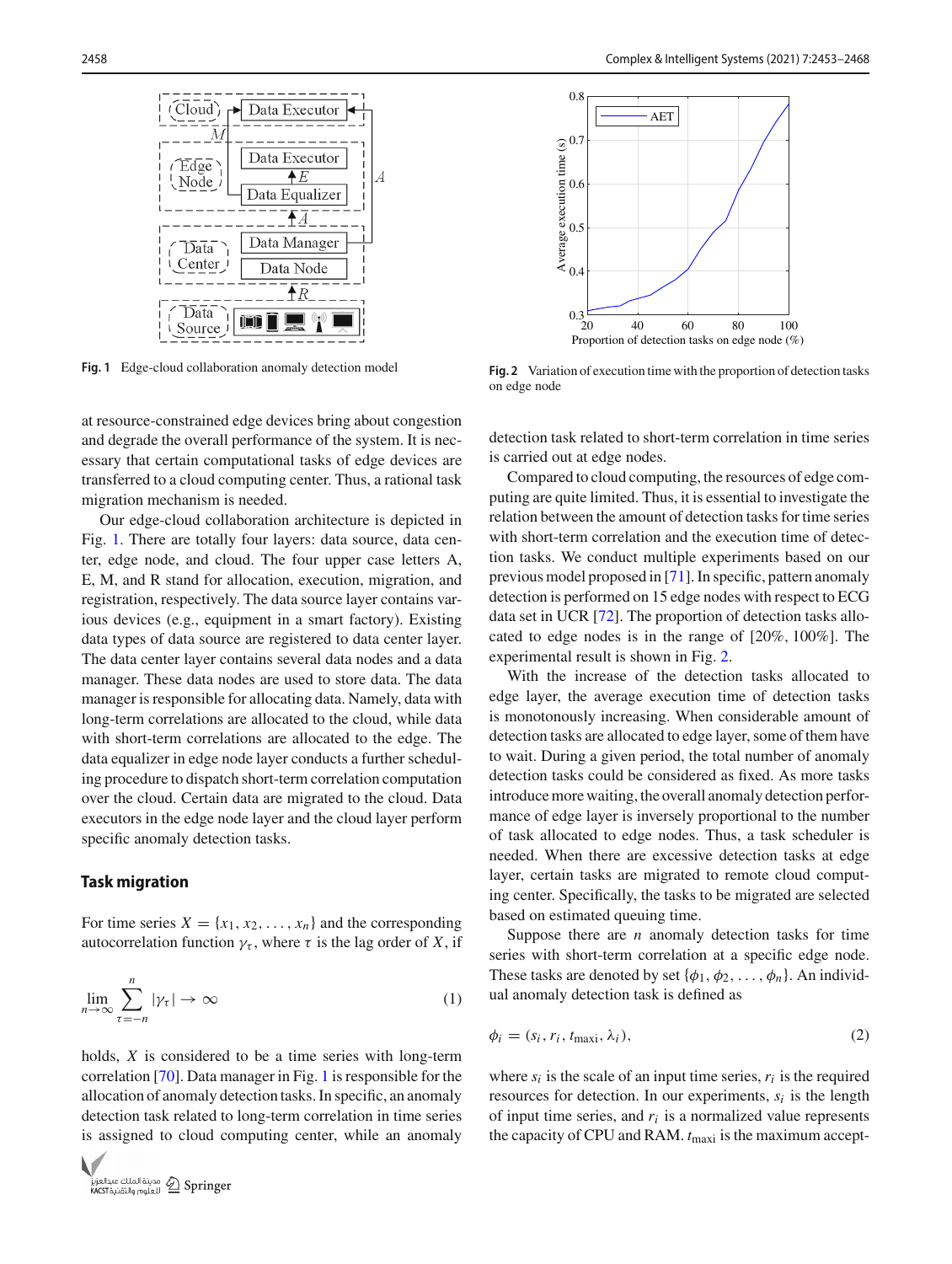able delay, and  $\lambda_i$  denotes the location of anomaly detection. When  $\phi_i$  is processed at edge node,  $\lambda_i = 0$ . While  $\lambda_i = 1$ denotes  $\phi_i$  is handled by cloud. Thus, the processing cost for  $\phi_i$  is

<span id="page-6-0"></span>
$$
T_i = \begin{cases} \frac{s_i}{r_i^e} + \tau_i^e, \ \lambda_i = 0\\ \frac{s_i}{r_i^e} + \tau_i^c, \ \lambda_i = 1 \end{cases},
$$
 (3)

where  $r_i^e$  is the computing resource edge node could provide,  $\tau_i^e$  is the estimated queuing time for  $\phi_i$  to get detected,  $r_i^c$  is the estimated computing resource consumed for migrating  $\phi_i$  from edge layer to cloud, and  $\tau_i^c$  is transmission delay for the migration. In [\(3\)](#page-6-0), both  $\frac{s_i}{r_i^e}$  and  $\frac{s_i}{r_i^e}$  are values treated as a measure of execution time of the processing procedure. Thus, the objective function for all detection tasks is

$$
\min\left(\sum_{i=1}^N \left(\lambda_i \; ? \; (\frac{s_i}{r_i^c} + \tau_i^c) \; : \; (\frac{s_i}{r_i^e} + \tau_i^e)\right)\right),\tag{4}
$$

where "(conditional expression) ? (expression1) : (expression2)" is ternary operator which is widely used in programming languages. When the result of the conditional expression is true, invoke expression1. When the result of the conditional expression is false, invoke expression2. The calculation of the objective function in [\(4\)](#page-6-1) omits the processing cost of a task assigned to edge node. when compared to being processed by cloud, queuing time and resource demands of a task assigned to edge node are trivial.

For an application scenario containing *m* edge nodes and *n* cloud computing centers, the sets of edge nodes and cloud computing centers are denoted by  $N = \{n_1, n_2, \ldots, n_m\}$  and  $C = \{c_1, c_2, \ldots, c_n\}$ , respectively. The potential anomaly detection tasks of time series with short-term correlation for edge node  $n_i$  are set  $E_i = \{\phi_{i1}, \phi_{i2}, \dots, \phi_{ik}\}\)$ . The anomaly detection tasks for *m* edge nodes are denoted by set  $E =$  ${E_1, E_2, \ldots, E_m}$ . The detailed task migration algorithm is shown in Algorithm [1.](#page-6-2)

By default, all anomaly detection tasks in set *E* are allocated to edge nodes. Thus, set *S*, which denotes the detection tasks should be migrated to cloud, is initially an empty set. For each edge node, detection tasks initially allocated to it are examined by the following rules: (1) if the estimated queuing time for a detection task is larger than the maximum acceptable delay, the detection task will be migrated to cloud; (2) for a detection task whose estimated queuing time is acceptable, the processing cost for the detection task is further considered. If processing at edge node costs more than that of cloud and the estimated computing resource consumed for migrating the detection task is smaller than the maximum acceptable delay, it is also migrated to cloud.

#### <span id="page-6-2"></span>**Algorithm 1** *migration*(*E*)

1:  $S \leftarrow \emptyset$ 2: **for**  $i = 1$  **to**  $m$  **do**<br>3: **if**  $|E_i| \neq \emptyset$  **then** 3: **if**  $|E_i| \neq \emptyset$  **then**<br>4: **for**  $j = 1$  **to**  $|E|$ 4: **for**  $j = 1$  **to**  $|E_i|$  **do**<br>5: **if**  $\tau_{ii}^e > t_{maxij}$  **the** 5: **if**  $\tau_{ij}^e > t_{maxij}$  **then** 6:  $E_i = E_i \setminus \{\phi_{ij}\}\$ 7:  $S = S \cup \{\phi_{ij}\}\$ 8: **else** 9: **if**  $T_{ij}\Big|_{\lambda_{ij=0}} > T_{ij}\Big|_{\lambda_{ij=1}}$  &&  $\tau_{ij}^c < T_{maxij}$  then 10:  $E_i = E_i \setminus \{\phi_{ij}\}\$ 11:  $S = S \cup \{\phi_{ij}\}\$ 12: **end if** 13: **end if** 14: **end for** 15: **end if** 16: **end for** 17: **return** *S*

<span id="page-6-1"></span>

<span id="page-6-3"></span>**Fig. 3** Ten trends of variation

#### **Multi-dimensional feature representation**

#### **Sliding window**

As the processing of massive high-dimensional time series data is tricky, dimension reduction is necessary to an efficient feature representation. For a raw time series  $X =$  ${x_1, x_2, \ldots, x_n}$ , local variation and trends at different locations might be radically diverse. We devise a sliding window to extract feature points of the raw time series *X*. The window size is determined based on trend variation of a raw time series. Thus, the sliding window is able to adapt the variation of data and retain the major characteristics of a raw time series. In brief, the sliding window keeps enlarging until a certain trend is enclosed. To facilitate the identification of a certain trend, we formulate ten trends to accurately reflect feature points (e.g., extreme points and inflection points) of a certain trend. For simplicity and generality, these ten trends are modeled with three key points. Namely, other trivial points are not shown. Here, trivial points refer to points which do not belong to a given trend. An arbitrary time series can be decomposed into a series of trends illustrated in Fig. [3.](#page-6-3)

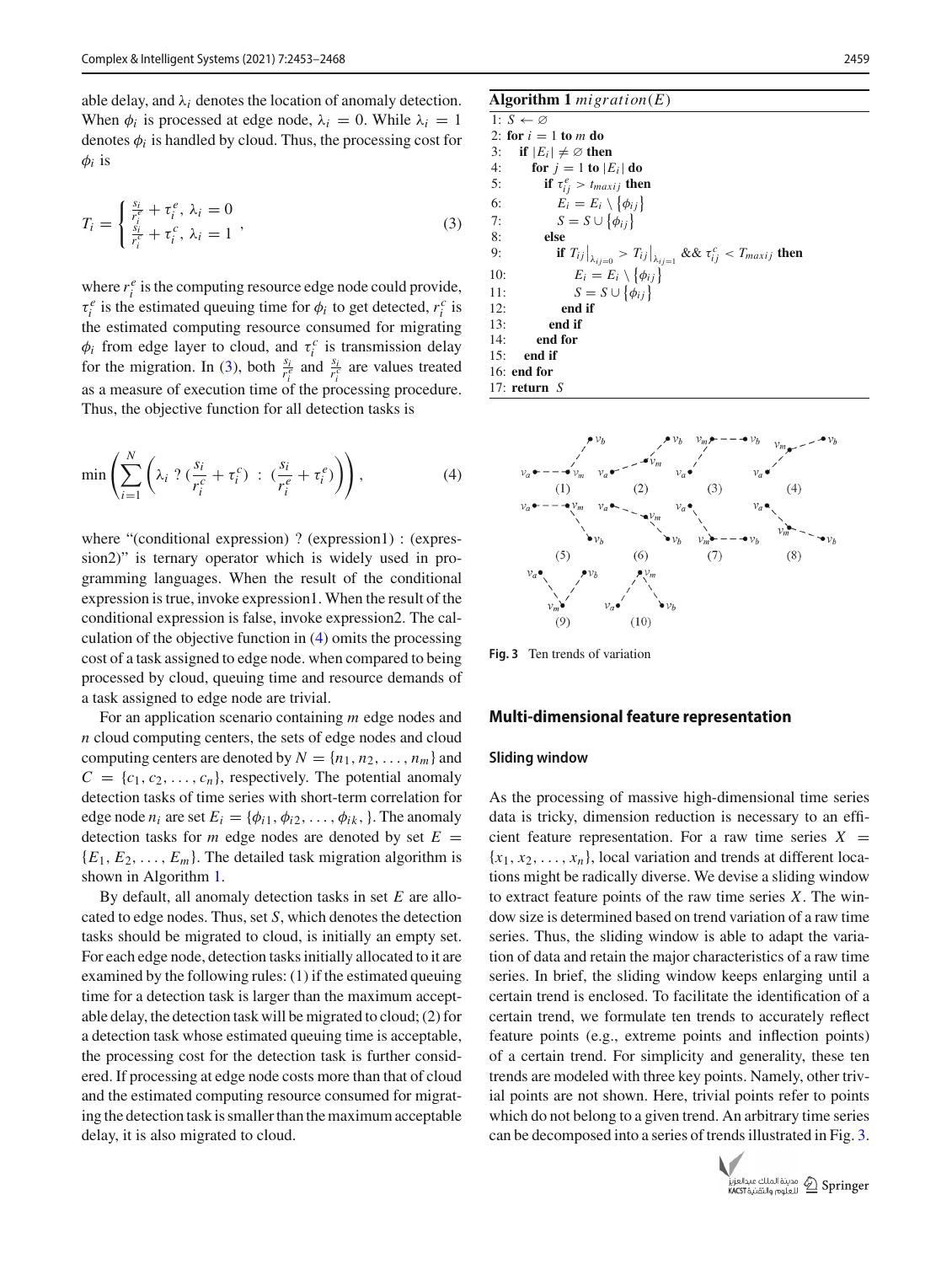

<span id="page-7-0"></span>**Fig. 4** A trend in the Cartesian coordinate system

<span id="page-7-1"></span>**Table 1** Description of the ten trends

| Trend          | Description                                    |
|----------------|------------------------------------------------|
| Figure $3(1)$  | $d_a = d_m < d_b$                              |
| Figure $3(2)$  | $d_a < d_m < d_b \&\& k_{am} - k_{mh} < 0$     |
| Figure $3(3)$  | $d_a < d_m = d_b$                              |
| Figure $3(4)$  | $d_a < d_m < d_b \&\& k_{am} - k_{mh} > 0$     |
| Figure $3(5)$  | $d_a = d_m > d_b$                              |
| Figure $3(6)$  | $d_a > d_m > d_b \&\&  k_{am}  -  k_{mh}  < 0$ |
| Figure $3(7)$  | $d_a > d_m = d_h$                              |
| Figure $3(8)$  | $d_a > d_m > d_b \&\&  k_{am}  -  k_{mh}  > 0$ |
| Figure $3(9)$  | $d_a > d_m < d_b$                              |
| Figure $3(10)$ | $d_a < d_m > d_b$                              |
|                |                                                |

Moreover, as shown in Fig. [4,](#page-7-0) the Cartesian coordinates of  $v_a$ ,  $v_b$ , and  $v_m$  are denoted by  $(t_a, d_a)$ ,  $(t_b, d_b)$ , and  $(t_m, d_m)$ , respectively.

The ten trends shown in Fig. [3](#page-6-3) can be described as the ten formulas in Table [1,](#page-7-1) where  $k_{xy}$   $(x, y \in a, m, b)$  denotes the slope of line segment  $v_xv_y$  and so forth.

With the enlarging of the sliding window, the number of data points within the window is increasing. Once the overall trend of the data points within the sliding window matches one of the ten trends in Fig. [3,](#page-6-3) the window stops enlarging. Thus, a specific window size is obtained. The above process keeps looping until an input raw time series ends. The criteria for determining a trend are listed in Table [2.](#page-7-2) Every time a specific trend is determined, the three points of the trend are added to the set of feature points *P*.

In Table [2,](#page-7-2) the parameter  $\epsilon$  denotes the fluctuation of the raw time series *X*. In specific, it is calculated as

$$
\epsilon = \frac{\sqrt{\frac{1}{n}\sum_{i=1}^{n}(x_i - \mu)^2}}{g},\tag{5}
$$

where  $g \in [g_{\text{min}}, g_{\text{max}}]$ . For the raw time series *X*, there might exist *j* pairs of extreme values  $E = \{ \text{emin}_1, \text{emax}_1, \}$ emin<sub>2</sub>, emax<sub>2</sub>, ..., emin<sub>j</sub>, emax<sub>j</sub> } *g*<sub>min</sub> and *g*<sub>max</sub> are denoted as



**Table 2** Determination of the ten trends

<span id="page-7-2"></span>

| Trend          | Condition                                           |
|----------------|-----------------------------------------------------|
| Figure $3(1)$  | $ v_m - v_b  > \epsilon$    $t_m - t_a + 1 > l$     |
| Figure $3(2)$  | $v_m - v_a < \epsilon \&\&\  v_m - v_b  > \epsilon$ |
| Figure $3(3)$  | $v_m - v_a > \epsilon$    $t_b - t_m + 1 > l$       |
| Figure $3(4)$  | $v_m - v_a > \epsilon \&\& v_m - v_b  < \epsilon$   |
| Figure $3(5)$  | $v_m - v_b > \epsilon$    $t_m - t_a + 1 > l$       |
| Figure $3(6)$  | $ v_m - v_a  < \epsilon \&\& v_m - v_b > \epsilon$  |
| Figure $3(7)$  | $ v_m - v_a  > \epsilon$    $t_b - t_m + 1 > l$     |
| Figure $3(8)$  | $ v_m - v_a  > \epsilon \&\& v_m - v_h < \epsilon$  |
| Figure $3(9)$  | $ v_m - v_a  > \epsilon \&\& v_m - v_b  < \epsilon$ |
| Figure $3(10)$ | $v_m - v_a > \epsilon \&\& v_m - v_b < \epsilon$    |

$$
g_{\min} = \min_{i=1,2,...,j} \{ \text{emax}_i - \text{emin}_i \},\tag{6}
$$

$$
g_{\max} = \max_{i=1,2,...,j} \{ \text{ema} x_i - \text{emin}_i \}, \tag{7}
$$

For a given input raw time series  $X$ , the numerator in  $(5)$ is a constant. Thus, the value of  $\epsilon$  is inversely proportional to the denominator *g*. By Table [2,](#page-7-2) when  $\epsilon$  is small, a potential trend can be identified more accurate than a large  $\epsilon$ . In addition, there are more trends identified for the same raw time series *X*. In general, more trends lead to more feature points. Though more feature points require more amount of computation, the fitting performance is improved. For simplicity, we prefer  $g = g_{\text{max}}$  for our experiments in the section "Experiments and analysis".

For the four trends in Fig.  $3(1,3,5,7)$  $3(1,3,5,7)$ , there is an extra parameter *l* listed in Table [2.](#page-7-2) Take the trend in Fig. [3\(](#page-6-3)1) for example,  $t_m - a + 1$  is the number of data points contained in the line segment v*a*v*m*. This value is also considered as the width of  $v_a v_m$  and it is important to the trend determination and the fitting result. Thus, we introduce the above parameter *l* as a threshold of the width of  $v_a v_m$ . For the two trends in Fig.  $3(1)$  $3(1)$  and (3), we have

<span id="page-7-4"></span>
$$
l_1 = \frac{\epsilon}{v_b - v_a},\tag{8}
$$

$$
l_3 = \frac{\epsilon}{v_m - v_a}.\tag{9}
$$

<span id="page-7-3"></span>The value of  $l$  largely depends on the value of  $\epsilon$ . Thus, the fitting performance is also largely depending on the value of  $\epsilon$ . The smaller  $\epsilon$  is, the smaller the sliding window is. Meanwhile, the better the fitting performance is. In addition, the calculation of  $l$  for the other two trends in Fig.  $3(5)$  $3(5)$  and  $(7)$  is similar to  $(8)$  and  $(9)$ .

For fitting result *X*, it might contain *n* trends. To facilitate the subsequent pattern representation and reduce the amount of computation, it is further divided into  $\lfloor \sqrt{n} \rfloor$  segments:  $X_1, X_2, \ldots, X_i, \ldots, X_{\lfloor \sqrt{n} \rfloor}$ . The number of segments is in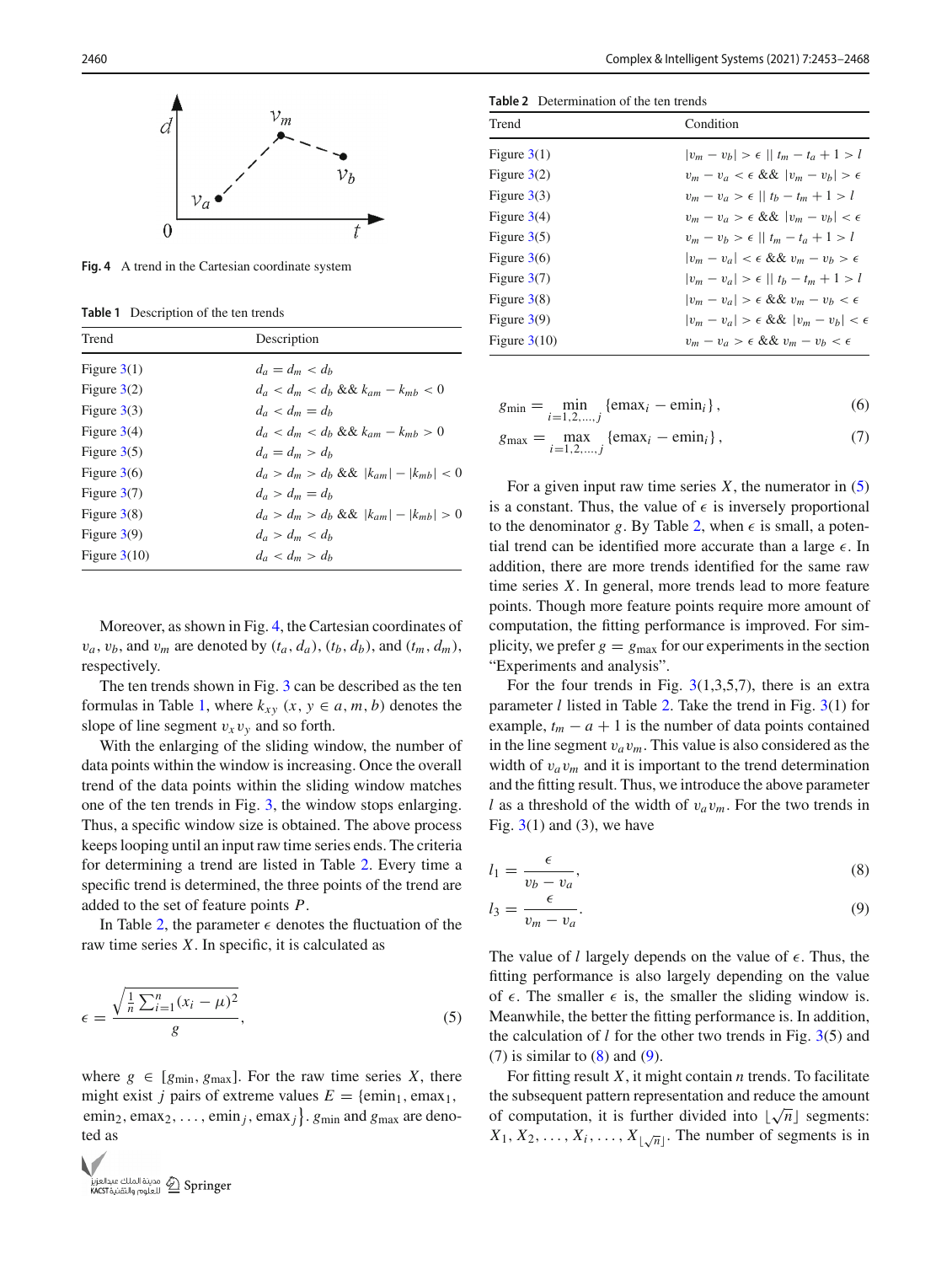accordance with the number of trends. For each segment  $X_i$ , the following five features of  $X_i$  are considered: mean value, kurtosis, oscillation, variation coefficient, and trend coefficient.

#### **Mean value**

The mean value of  $w$  observations in  $X_i$  is

$$
M_i = \frac{1}{w} \sum_{k}^{iw} x_k,
$$
\n<sup>(10)</sup>

where  $k = (i - 1)w + 1$ .

#### **Kurtosis**

The kurtosis of  $X_i$  is a measurement of abruptness or flatness of peak value compared to normal distribution. In general, time series with a large kurtosis tends to contain anomaly, while a small kurtosis indicates that there might be no anomaly. The kurtosis of  $X_i$  can be calculated as

$$
K_i = \frac{1}{w} \sum_{k=1}^{w} \delta_k^4 - 3,
$$
\n(11)

where  $\delta_k$  denotes the standardized values corresponding to the standard deviation computed with  $w$  as the denominator, and the magic number *3* is the kurtosis of normal distribution.

#### **Oscillation**

Oscillation refers to the periodic fluctuation of time series. It is an indicator of local variation. In [\[73](#page-14-31)], the authors investigated the identification of electroencephalography (EEG) oscillations. In [\[74](#page-15-0)], the authors proposed an improved discrete cosine transform (DCT) as a means of feature extraction. Discrete cosine transform is a type of orthogonal transformation. The basis vector of DCT transformation matrix works well for the feature description of human voice signal and image signal. The one-dimensional discrete cosine transform can be defined as

$$
F(0) = \frac{1}{\sqrt{N}} \sum_{i=0}^{N-1} x_i,
$$
\n(12)

$$
F(u) = \sqrt{\frac{2}{N}} \sum_{i=0}^{N-1} x_i \cos \frac{(2i+1)u\pi}{2N},
$$
\n(13)

where *u* is the generalized frequency,  $u = 1, 2, \ldots, N - 1$ .  $F(u)$  is cosine transform coefficient.

Thus, for the oscillation detection in univariate time series, the degree of oscillation can be formulated as

$$
O_i = \sqrt{\frac{1}{N}}F(0) + \sqrt{\frac{2}{N}}\sum_{u=1}^{N-1}F(u)\cos\frac{(2i+1)u\pi}{2N}.
$$
 (14)

## **Variation coefficient**

Based on [\(11\)](#page-8-0), when an abrupt peak value appears in a segment of time series, the probability of anomaly is increasing. In this case, variation coefficient is used to measure degree of local abruptness with respect to the whole time series [\[75](#page-15-1)]. It can be calculated as

$$
V_i = \frac{\delta_i}{\mu},\tag{15}
$$

where  $\sigma_i$  is the standard deviation of segment  $X_i$ ,  $\mu$  is the mean value of the whole time series *X*.

## **Trend coefficient**

<span id="page-8-0"></span>Besides the local variation of time series, the trend variation of a segment is also of great importance. Here, we employ the trend variation of *i*th segment given in [\[76](#page-15-2)]

<span id="page-8-1"></span>
$$
T_i = std(smooth(X)), \t(16)
$$

where  $smooth(X)$  returns the smoothed result of the original time series  $X$ , and  $std(·)$  returns a standard deviation. For a time series with random trend, a small value of  $T_i$  represents that there is no abrupt peak. While, a large value of *Ti* indicates the existence of abrupt peak.

Based on the above five features, segment  $X_i$  can be approximately represented by

$$
X_i = [M_i, K_i, O_i, V_i, T_i].
$$
\n(17)

This representation is aimed to retain the major information of a raw time series. The abstract description of basic shape and variation trend of a raw time series not only facilitate the anomaly detection, but also contribute to the improvement of accuracy and effectiveness of subsequent information extraction and data mining.

## **Pattern anomaly detection based on kernel density estimation**

Traditional anomaly detection based on kernel density estimation is targeted at point anomaly. By mapping a raw time series to a five-dimensional feature space, traditional anomaly detection based on kernel density estimation is transformed to detect pattern anomaly in time series. In short,

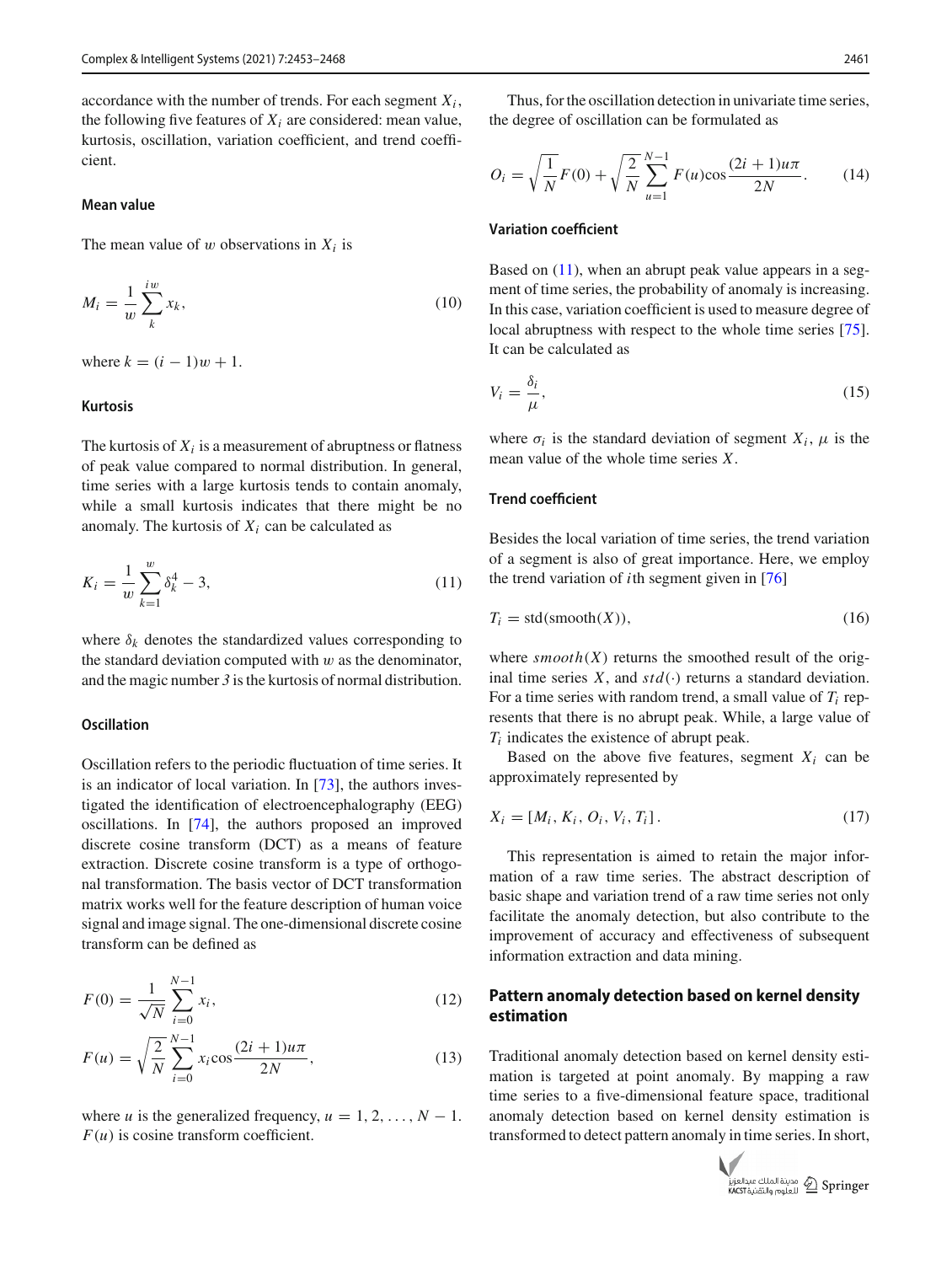when the local density of a segment is different from its neigh-

borhood, the segment is considered to be a pattern anomaly. For a raw time series  $X = \{X_1, X_2, \ldots, X_n\}$ , the Gaussian kernel density distribution of *i*th segment  $X_i$  is

$$
f(X_i) = \frac{1}{n} \sum_{n=1}^{i=1} \frac{1}{\omega} G(X_i, X_j),
$$
 (18)

where  $G(X_i, X_j)$  is a Gaussian kernel function with width ω

$$
G(X_i, X_j) = \frac{1}{\sqrt{2\pi}} \exp\left[-\frac{\|X_i - X_j\|^2}{2\omega^2}\right],
$$
 (19)

where  $||X_i - X_j||$  denotes the Euclidean distance between  $X_i$  and  $X_j$ .

To estimate the density distribution near a segment, the *k* nearest neighbors of segment  $X_i$  are introduced as set

$$
D(X_i) = \{N_1(X_i), N_2(X_i), \dots, N_k(X_i)\},\tag{20}
$$

where  $N_r(X_i)$  is the Gaussian kernel distance between  $X_i$ and its *r*th nearest neighbor.

Based on  $(16)$  and  $(18)$ , the anomaly score of segment  $X_i$ can be defined as

$$
AS(X_i) = \frac{\sum_{X_j \in D(X_i)} f(X_j)}{|D(X_i)| f(X_i)},
$$
\n(21)

where  $|D(X_i)|$  is the actual number of nearest neighbors.  $AS(X_i) > 1$  indicates  $X_i$  is distant from its densely distributed neighbors, and thus,  $X_i$  is considered to be a pattern anomaly. On the contrary,  $AS(X_i) \leq 1$  stands for  $X_i$  is close to its densely distributed neighbors, hence  $X_i$  is considered to be normal.

For an identified pattern anomaly  $X_i$ , the corresponding data are considered to be abnormal. In general, this segment of data is not suitable for further analyzing or data mining. It is possible to try to rectify this segment of data by certain techniques. However, in this paper, we focuses on the anomaly detection model and task allocation method. The rectification of abnormal data involves other techniques and is not covered by our proposal.

## **Experiments and analysis**

The performance of our model is evaluated based on synthetic data sets and real-world data sets. Moreover, all the data involved in our experiments are stationary data. Namely, for integer set  $\mathbb{Z} = \{0, \pm 1, \pm 2, \ldots\}$ , time series  $X(t)$ ,  $t \in \mathbb{Z}$ possesses the following three properties.



- 
$$
E |X(t)|^2 < \infty
$$
, for all  $t \in \mathbb{Z}$ ,  
\n-  $EX(t) = m$ , for all  $t \in \mathbb{Z}$ ,  
\n- and  $\gamma_x(r, x) = \gamma_x(r + t, s + t)$ , for all  $t \in \mathbb{Z}$ ,

<span id="page-9-0"></span>where  $\gamma_x(\cdot, \cdot)$  is the autocovariance function of  $X(t)$ 

$$
\gamma_X(r,s) = \text{Cov}(X(r), X(s))
$$
  
=  $E\left[ (X(r) - EX(r))(X(s) - EX(s)) \right], r, s \in \mathbb{Z}.$  (22)

## **Data sets**

#### **Synthetic data set**

Based on the experiments conducted in [\[22\]](#page-13-19), the synthetic data set is generated by the following stochastic process:

<span id="page-9-1"></span>
$$
X(t) = \sin\left(\frac{40\pi}{K}t\right) + n(t),\tag{23}
$$

$$
Y(t) = X(t) + e_1(t) + e_2(t),
$$
\n(24)

where  $t = 1, 2, ..., 1200, K = 1200, n(t)$  is a Gaussian noise with the mean  $\mu = 0$  and the standard deviation  $\sigma =$ 0.1.

Two abnormal patterns superposed on *X*(*t*) are

$$
e_1(t) = \begin{cases} n_1(t), & t \in [600, 630] \\ 0, & \text{otherwise} \end{cases}
$$
 (25)

$$
e_2(t) = \begin{cases} 0.4 \cdot \sin\left(\frac{40\pi}{K}t\right), \ t \in [800, 830] \\ 0, \t \text{otherwise} \end{cases}, \tag{26}
$$

where  $n_1(t) \sim N(0, 0.55)$ . To sum up, time series  $Y(t)$ can be considered as a sinusoidal wave with anomaly in [600, 630] and [800, 850].

#### **Real-world data sets**

To evaluate our model in production environments, we employ seven real-world data sets: ECG data with the length of 3571 in UCR [\[77](#page-15-3)], air quality data with the length of 2190 [\[78\]](#page-15-4), hydrological data of Yellow River with the length of 4412 [\[79\]](#page-15-5), individual household electric power consumption data with the length of 9638 [\[80](#page-15-6)], traffic data with the length of 7250 in the national road database of Norway [\[81](#page-15-7)], temperature data with the length of 16,000, and video surveillance data contain 21,600 samples from ZTE intelligent terminal manufacturing workshop in Xi'an, China. The above seven data sets are denoted as R1, R2, R3, R4, R5, R6, and R7, respectively.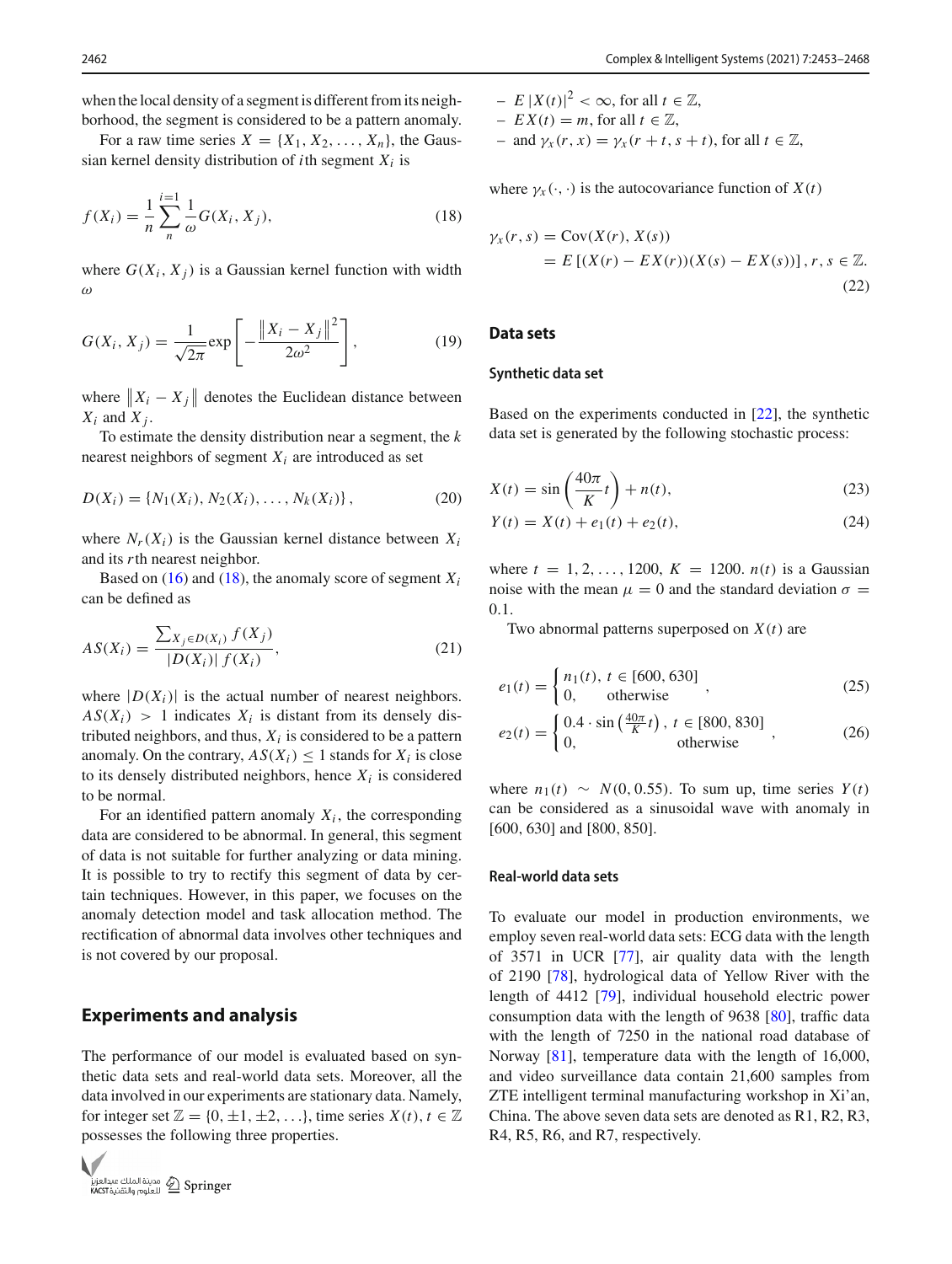**Table 3** Average execution times

<span id="page-10-0"></span>

| Table 3 Average execution time<br>for three models | Data set       | $Cloud-based(s)$ | Edge-based $(s)$ | Edge-cloud collaboration (s) |
|----------------------------------------------------|----------------|------------------|------------------|------------------------------|
|                                                    | Y              | 0.32             | 0.29             | 0.27                         |
|                                                    | R <sub>1</sub> | 0.35             | 0.34             | 0.31                         |
|                                                    | R <sub>2</sub> | 0.34             | 0.32             | 0.29                         |
|                                                    | R <sub>3</sub> | 0.39             | 0.36             | 0.30                         |
|                                                    | R4             | 0.48             | 0.52             | 0.39                         |
|                                                    | R <sub>5</sub> | 0.43             | 0.41             | 0.37                         |
|                                                    | R <sub>6</sub> | 0.53             | 0.48             | 0.42                         |
|                                                    | R7             | 0.61             | 0.56             | 0.44                         |
|                                                    |                |                  |                  |                              |

#### **Experimental parameters and results**

In our experiments, we employ 15 edge nodes and 1 cloud node. The 15 edge nodes are implemented on MSP430 single chip computer equipped with nRF905 wireless module. The cloud node is a HP Z6 G4 workstation with 32 2.3 GHz cores and 32 GB RAM. In addition, the cloud node runs a Debian Stretch 9.4.0 [\[82\]](#page-15-8). While the 15 MSP430 single chip computers are installed with an open source operating system called FreeRTOS [\[83\]](#page-15-9). The MSP430 platform is able to compute in 25MHz and provide 100KB RAM. For simplicity,  $r_i^e$  in (3) is computed based on the available RAM of an edge node. The specific values of  $r_i^e$  are confined in [10, 100], where 100 denotes that all 100 KB RAM is available. For  $r_i^c$ in (3), it is also computed based on the available RAM of the cloud node. In our experiments, we consider it as a fixed value  $1.0 \times 10^8$ .

Since the locations of anomaly detection are different, the summary of the average execution time for cloudbased, edge-based, and edge-cloud collaboration detection models is shown in Table [3.](#page-10-0) As most data received by cloud-based model are time series with long-term correlation, the cloud-based model demands more bandwidth than the other two models. Similarly, the transmission time of cloud-based model is also more than the other two models. This contributes to a large execution time. For edge-cloud collaboration detection model, long-term/short-term related anomaly, and detailed computational tasks are migrated properly. Thus, the edge-cloud collaboration model is more efficient than cloud-based model and edge-based model.

For anomaly detection task of short-term related time series  $\phi_i$ , the relation between computing resource of edge node  $r_i^e$  and average execution time is depicted in Fig. [5.](#page-10-1) The data illustrated in Fig. [5](#page-10-1) are based on the experimental results with respect to data sets R1  $\sim$  R7. As cloud-based model is irrelevant to the resources of edge node, the run time of cloud-based model remains unchanged during the resource variation of edge node. For edge-based model and edge-cloud collaboration model, execution time of a detection task shows a decreasing trend with the increase of resources of edge



<span id="page-10-1"></span>**Fig. 5** Variation of average execution time with available computing resource of edge node

node. When the resources of edge node are insufficient, the execution time of edge-based model is more than that of the other two models. As certain tasks are migrated to remote cloud computing center, the edge-cloud collaboration model exhibits the best performance in terms of execution time.

To facilitate the presentation, we call our anomaly detection method as multiple dimension feature representation anomaly detection (MDFR-AD). To analyze the relation between anomaly detection performance and the variation of *k* in kernel density estimation, performance metric area under the curve (AUC) [\[84](#page-15-10)] is evaluated with real-world data set R1. As shown in Fig. [6,](#page-11-0) three methods are depicted. With the increase of *k*, the three AUC curves initially increase dramatically. In the mid-late stage, the three AUC curves gradually level out. The performance of MDFR-AD is superior to the other two types of methods (PAA-based [\[68](#page-14-26)[,85\]](#page-15-11) and PLAA-based [\[67](#page-14-25)[,86\]](#page-15-12)). In particular, a significant performance improvement of MDFR-AD appears around  $k = 5$ . Thus, parameter  $k = 5$  is used for subsequent experiments in this section.

For time series *Y* (*t*), the anomaly detection result obtained by MDFR-AD is shown in Fig. [7.](#page-11-1) As shown in Fig. [7a](#page-11-1), the original time series  $Y(t)$  is divided to 12 segments with

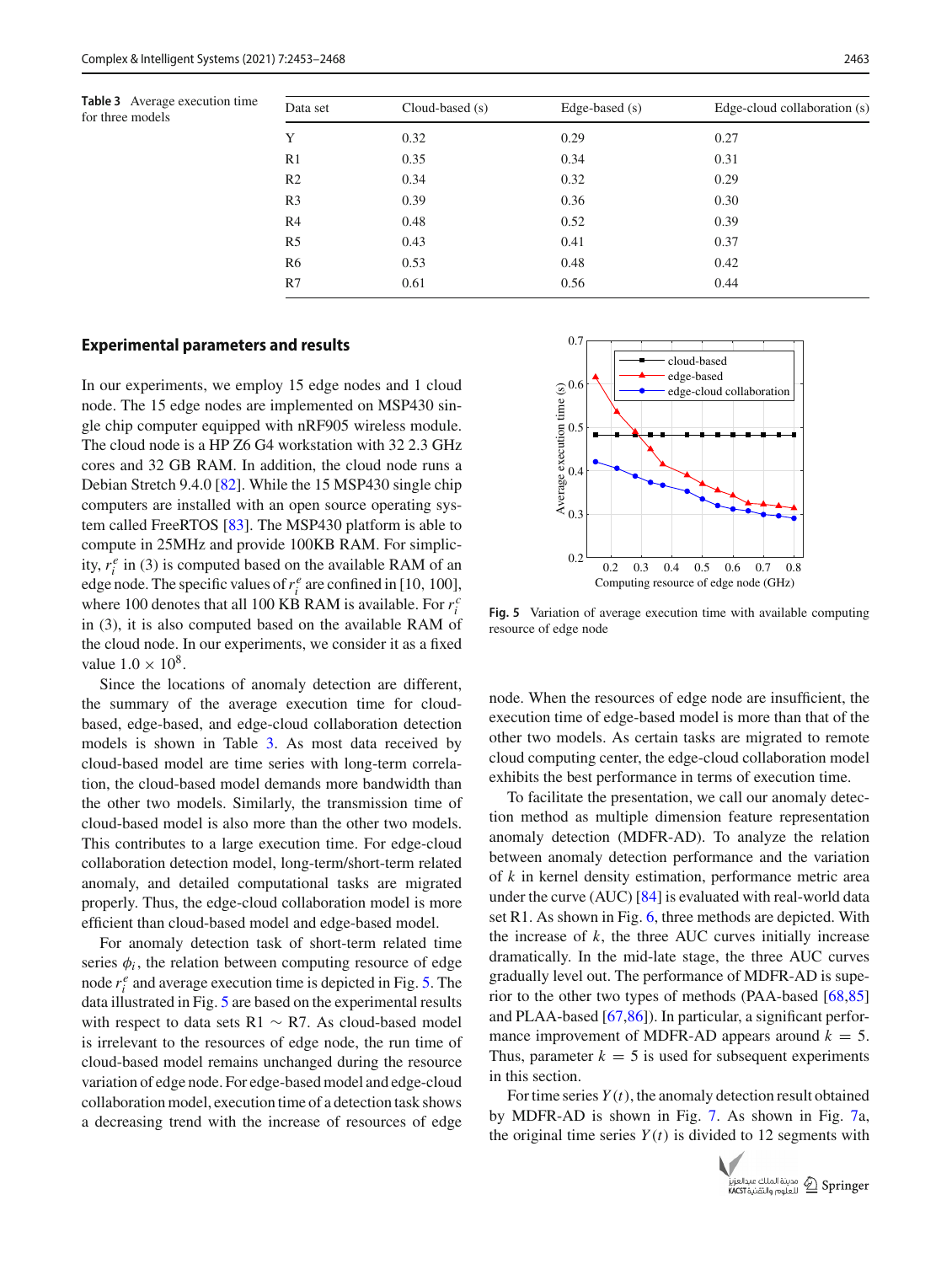

<span id="page-11-0"></span>**Fig. 6** *k* vs. AUC



<span id="page-11-1"></span>**Fig. 7** Anomaly detection of  $Y(t)$ 

equal length. Anomaly can be observed in [600, 630] and [800, 830]. Accordingly, the anomaly scores of 6th and 8th feature patterns in Fig. [7b](#page-11-1) are larger than 1, while the other 10 anomaly scores are smaller than 1. Namely, the positive detection rate is 100% and the false alarm rate is 0%.

To further investigate the performance of MDFR-AD, additional experiments are conducted with an extended synthetic data set and seven real-world data sets. As described in the section "Real-world data sets", the numbers of data points contained in the seven real-world data sets R1∼R7 are 3571, 2190, 4412, 9638, 7250, 16,000, and 21,600, respectively. The original  $Y(t)$  specified by  $(24)$  contains 1200 data points. To make better use of the above real-world data sets, we extended the length of the original  $Y(t)$  specified by  $(24)$ to 2190, which is the length of data set R2. For the other six real-world data sets, different segments of data points with the length of 2190 are extracted to conduct multiple experiments for average values.  $Y_e(t)$  is directly used as a whole, as well as data set R2. In specific, the extended  $Y(t)$  is denoted as



$$
Y_e(t) = Y(t) + e_a(t) + e_d(t),
$$
\n(27)

<span id="page-11-2"></span>where  $t = 1, 2, ..., 2190$ . For  $t \in [1, 1200]$ , the values of  $Y_e(t)$  are the same as  $Y(t)$ . For  $t \in [1201, 2190]$ , we introduce eight abnormal patterns and three distracters. Specifically, the eight abnormal patterns are

$$
e_a(t) = \begin{cases} \frac{i+1}{20} \cdot \sin\left(\frac{40\pi}{K}t\right), t \in [1200+60(i-1), 1230+60(i-1)], \\ 0, \end{cases}
$$
 otherwise (28)

<span id="page-11-3"></span>where  $i = 1, 2, \ldots, 8$ . The three distracters are

$$
e_d(t) = \begin{cases} n_2(t), \ t \in [1200 + 60(i - 1), \ 1230 + 60(i - 1)] \\ 0, \quad \text{otherwise} \end{cases}
$$
 (29)

where  $n_2(t) \sim N(0, 0.1 + \frac{i-8}{20})$  and  $i = 8, 9, 10$ .

By  $(28)$  and  $(29)$ , it is obvious that the above eight abnormal patterns and three distracters are not overlapped with each other.

The experimental results are illustrated in terms of precision, recall rate, and F1-measure

$$
P = \frac{\text{TP}}{\text{TP} + \text{FP}} \times 100\%,\tag{30}
$$

$$
R = \frac{\text{TP}}{\text{TP} + \text{FN}} \times 100\%,\tag{31}
$$

$$
F_1 = \frac{2 \times PR}{P + R} \times 100\%,\tag{32}
$$

where TP is the rate of correct identification of anomaly, FN is the rate of missed identification of anomaly, and FP is the rate of false alarm of anomaly.

As shown in Fig. [8a](#page-12-2), the performance of PAA is worse than PLAA and MDFR-AD. For PLAA and MDFR-AD, the performance of PLAA is better than that of MDFR-AD for data sets Y, R1, and R2. On the contrary, the performance of MDFR-AD is better than that of PLAA for data sets R3, R4, R5, R6, and R7. As shown in Fig. [8b](#page-12-2), the performance of MDFR-AD is superior to PAA and PLAA. The main reason is that MDFR-AD is able to fit the raw time series more accurately than PAA and PLAA. The experimental results of both precision and recall rate indicate that MDFR-AD and PLAA are superior to PAA. In addition, the recall rate of MDFR-AD is far better than PLAA.

The performance of PAA, PLAA, and MDFR-AD, the F1- Measure scores of the above three methods are depicted in Fig. [9.](#page-12-3) As shown in Fig. [9,](#page-12-3) it is obvious that our proposal is better than both PAA and PLAA with respect to the eight data sets in our experiments.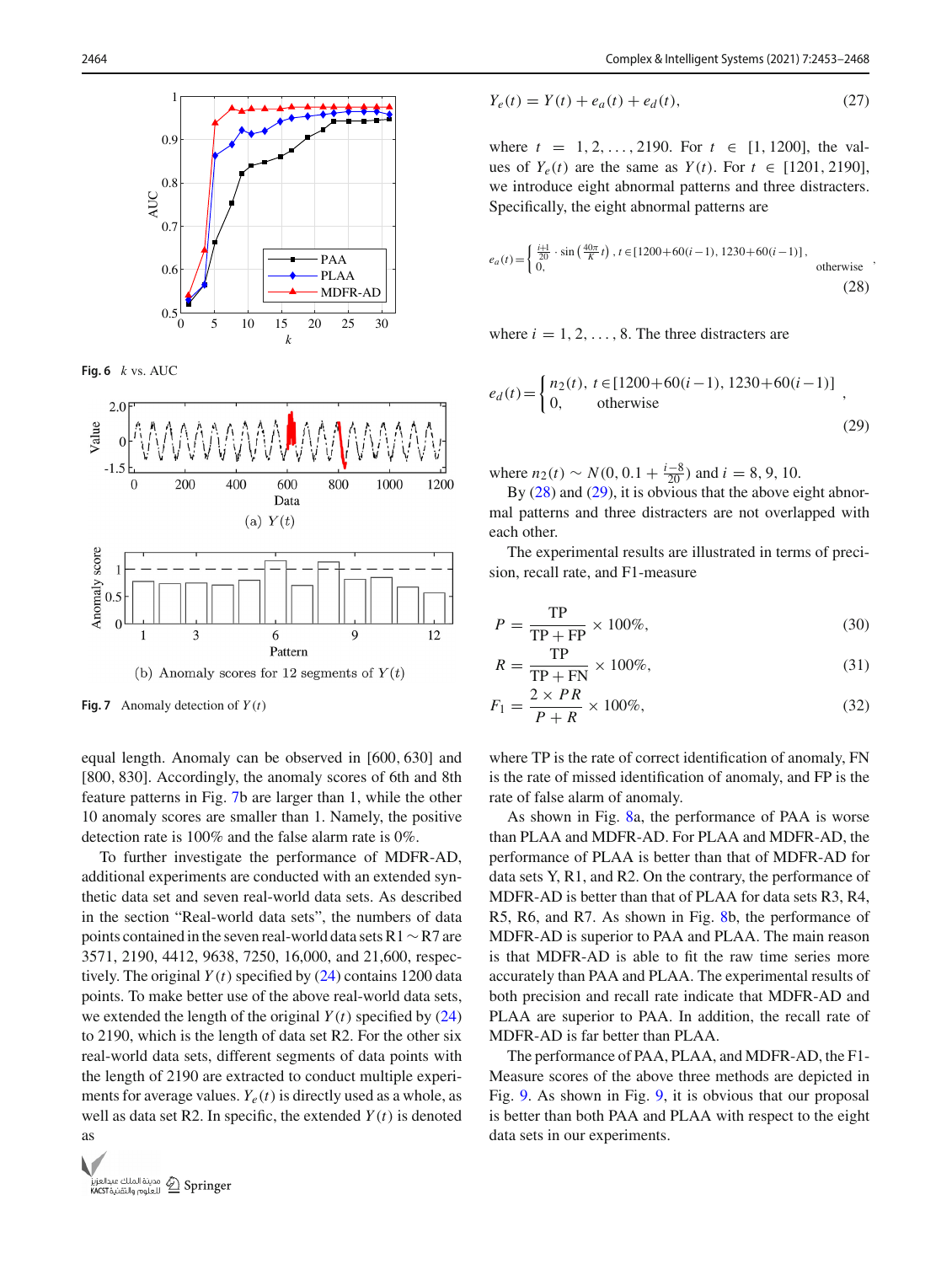<span id="page-12-2"></span>**Fig. 8** Comparison of precision and recall rate





<span id="page-12-3"></span>**Fig. 9** Comparison of F1-measure score

# **Conclusion and future work**

This paper proposed an edge-cloud collaboration architecture for pattern anomaly detection of time series in wireless sensor networks. A time series with long-term correlation is allocated to the cloud for anomaly detection. On the contrary, a time series with short-term correlation is assigned to edge node for anomaly detection. In addition, when considerable anomaly detection tasks are queuing up at resource-constrained edge nodes, certain tasks which have to wait for a long time are migrated to the cloud. The proposed multi-dimensional feature representation is able to perform an efficient fitting for a raw time series with small amount of computation. Our sliding window achieves accurate trend identification and feature point extraction. The fitting result is used to conduct pattern anomaly detection with an improved kernel density estimation method. Simulation results show that our model possesses satisfactory detection efficiency and quick responsiveness. However, the migration of anomaly detection task reckons without unknown correlation among time series in wireless sensor networks. Further development of our model also deserves testing on more real-world data sets.

**Acknowledgements** This work is partly supported by the Science and Technology Project of Shaanxi Province, China (Grant No. 2019ZDLGY07-08), the International Science and Technology Cooperation Program of the Science and Technology Department of Shaanxi Province, China (Grant No. 2018KW-049), the Communication Soft Science Program of Ministry of Industry and Information Technology, China (Grant No.2019-R-29), the Special Scientific Research Program of Education Department of Shaanxi Province, China (Grant No. 17JK0711), and the Special Funds for Construction of Key Disciplines in Universities of Shaanxi Province. The authors would like to thank the anonymous reviewers whose comments and suggestions greatly helped us to improve the quality and presentation of this paper.

## **Declarations**

**Conflict of interest** On behalf of all authors, the corresponding author states that there is no conflict of interest.

**Open Access** This article is licensed under a Creative Commons Attribution 4.0 International License, which permits use, sharing, adaptation, distribution and reproduction in any medium or format, as long as you give appropriate credit to the original author(s) and the source, provide a link to the Creative Commons licence, and indicate if changes were made. The images or other third party material in this article are included in the article's Creative Commons licence, unless indicated otherwise in a credit line to the material. If material is not included in the article's Creative Commons licence and your intended use is not permitted by statutory regulation or exceeds the permitted use, you will need to obtain permission directly from the copyright holder. To view a copy of this licence, visit [http://creativecomm](http://creativecommons.org/licenses/by/4.0/) [ons.org/licenses/by/4.0/.](http://creativecommons.org/licenses/by/4.0/)

# **References**

- <span id="page-12-0"></span>1. Alam S, De D (2019) Bio-inspired smog sensing model for wireless sensor networks based on intracellular signalling. Inf Fusion 49:100–119
- <span id="page-12-1"></span>2. Chen S, Zhang S, Zheng X, Ruan X (2019) Layered adaptive compression design for efficient data collection in industrial wireless sensor networks. J Netw Comput Appl 129:37–45

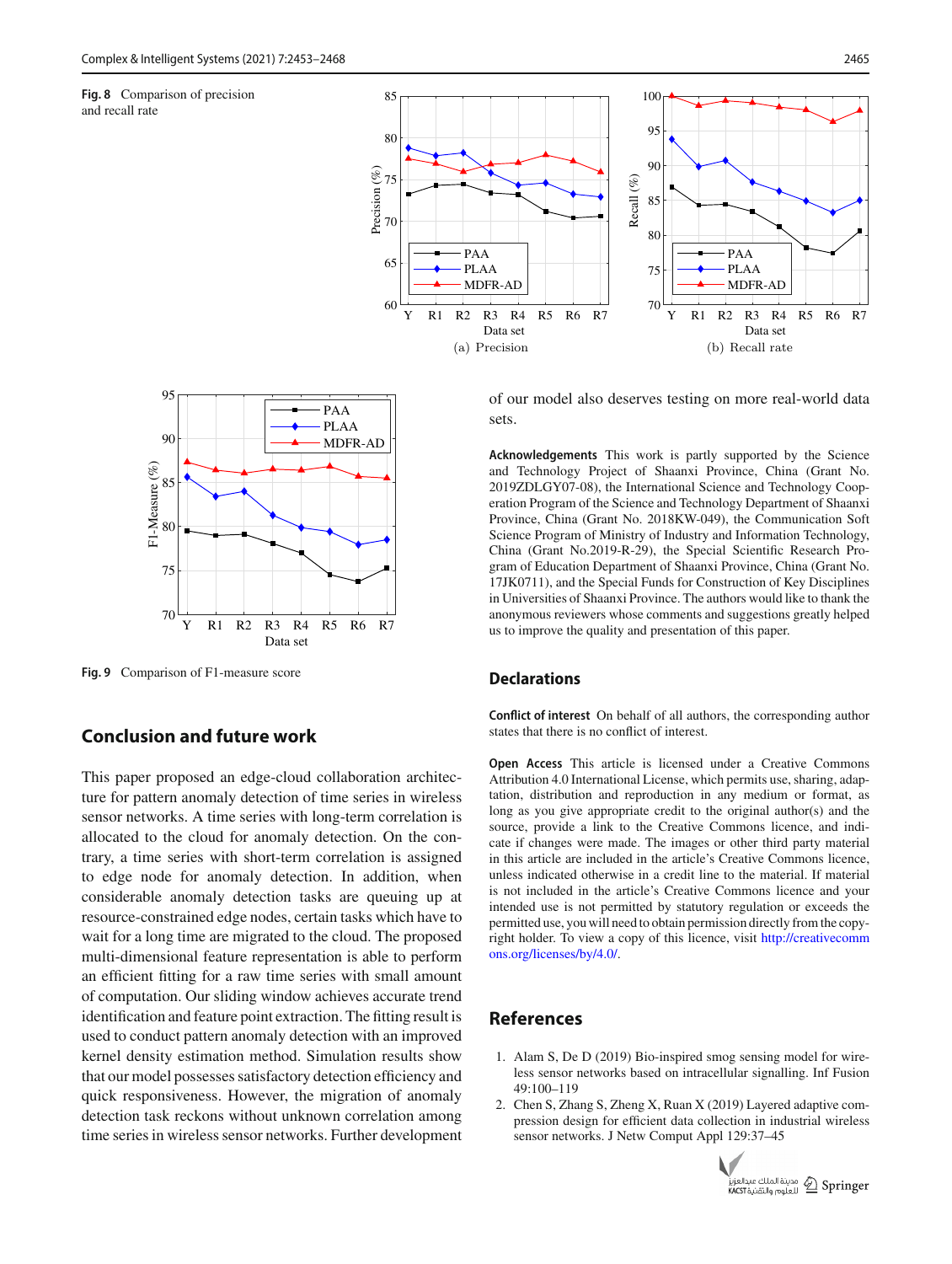- <span id="page-13-0"></span>3. Suraiya T, Shaista F (2019) Wireless sensor networks for healthcare monitoring: a review. In: Proceedings of the international conference on inventive computation technologies. Springer, pp 669–676
- <span id="page-13-1"></span>4. Thomas D, Shankaran R, Orgun M, Hitchens M, Ni W (2019) Energy-efficient military surveillance: coverage meets connectivity. IEEE Sens J 19(10), 3902–3911
- <span id="page-13-2"></span>5. Shahid N, Naqvi IH, Qaisar SB (2015) Characteristics and classification of outlier detection techniques for wireless sensor networks in harsh environments: a survey. Artif Intell Rev 43(2), 193–228
- <span id="page-13-3"></span>6. Gil P, Martins H, Januário F (2019) Outliers detection methods in wireless sensor networks. Artif Intell Rev 52(4), 2411–2436
- <span id="page-13-4"></span>7. Tayeh GB, Makhoul A, Laiymani D, Demerjian J (2018) A distributed real-time data prediction and adaptive sensing approach for wireless sensor networks. Pervasive Mob Comput 49:62–75
- <span id="page-13-5"></span>8. Habeeb RAA, Nasaruddin F, Gani A, Hashem IAT, Ahmed E, Imran M (2019) Real-time big data processing for anomaly detection: a survey. Int J Inf Manag 45:289–307
- <span id="page-13-6"></span>9. Chunyong Y, Sun Z, Jin W, Neal NX (2020) Anomaly detection based on convolutional recurrent autoencoder for iot time series. IEEE Trans Syst Man Cybern Syst. DOI: 10.1109/TSMC.2020.2968516
- <span id="page-13-7"></span>10. Cook AA, Mısırlı G, Fan Z (2019) Anomaly detection for iot timeseries data: a survey. IEEE Internet Things J 7(7), 6481–6494
- <span id="page-13-8"></span>11. Bao Y, Tang Z, Li H, Zhang Y (2019) Computer vision and deep learning-based data anomaly detection method for structural health monitoring. Struct Health Monit 18(2), 401–421
- <span id="page-13-9"></span>12. Tang Z, Chen Z, Bao Y, Li H (2019) Convolutional neural networkbased data anomaly detection method using multiple information for structural health monitoring. Struct Control Health Monit 26(1):e2296
- <span id="page-13-10"></span>13. Au Jay FK, Yeung ZW, Chan KY, Lau HYK, Yiu K-FC (2020) Jump detection in financial time series using machine learning algorithms. Soft Comput 24(3), 1789–1801
- <span id="page-13-11"></span>14. Raymond STL (2020) Time series chaotic neural oscillatory networks for financial prediction. In: Quantum finance. Springer, pp 301–337
- <span id="page-13-12"></span>15. Ankush M, Christian H (2017) Anomaly detection in industrial networks using machine learning: a roadmap. In: Machine learning for cyber physical systems. Springer, pp 65–72
- <span id="page-13-13"></span>16. Susto GA, Terzi M, Beghi A (2017) Anomaly detection approaches for semiconductor manufacturing. Proc Manuf 11:2018–2024
- <span id="page-13-14"></span>17. Tajiri K, Ikeda Y, Kawahara R, Shinkuma R (2018) A study on machine learning based anomaly detection for a large network with cooperative edge-cloud computing. In: IEICE Tech. Rep. SR2018- 46, vol 118. IEICE, pp 119–120
- <span id="page-13-15"></span>18. Ferrari P, Rinaldi S, Sisinni E, Colombo F, Ghelfi F, Maffei D, Malara M (2019) Performance evaluation of full-cloud and edgecloud architectures for industrial iot anomaly detection based on deep learning. In: 2019 II workshop on metrology for Industry 4.0 and IoT (MetroInd4.0 & IoT). IEEE, pp 420–425
- <span id="page-13-16"></span>19. Samir A, Pahl C (2019) Anomaly detection and analysis for clustered cloud computing reliability. In: 10th international conference on cloud computing, GRIDs, and virtualization. IARIA, pp 110– 119
- <span id="page-13-17"></span>20. Shengjie X, Yi Q, Qingyang HR (2020) Data-driven edge intelligence for robust network anomaly detection. IEEE Trans Netw Sci Eng 7(3), 1481–1492
- <span id="page-13-18"></span>21. Pallasch C, Wein S, Hoffmann N, Obdenbusch M, Buchner T, Waltl J, Brecher C (2018) Edge powered industrial control: concept for combining cloud and automation technologies. In: 2018 IEEE international conference on edge computing. IEEE, pp 130–134
- <span id="page-13-19"></span>22. Ren H, Liu M, Li Z, Pedrycz W (2017) A piecewise aggregate pattern representation approach for anomaly detection in time series. Knowl Based Syst 135:29–39
- <span id="page-13-20"></span>23. Cauteruccio F, Fortino G, Guerrieri A, Liotta A, Mocanu DC, Perra C, Terracina G, VegaMT (2019) Short-long term anomaly detection



in wireless sensor networks based on machine learning and multiparameterized edit distance. Inf Fusion 52:13–30

- <span id="page-13-21"></span>24. Hansheng R, Bixiong X, Yujing W, Chao Y, Congrui H, Xiaoyu K, Tony X, Mao Y, Jie T, Qi Z (2019) Time-series anomaly detection service at microsoft. In: Proceedings of the 25th ACM SIGKDD international conference on knowledge discovery & data mining, pp 3009–3017
- <span id="page-13-22"></span>25. Li J, Pedrycz W, Jamal I (2017) Multivariate time series anomaly detection: a framework of hidden Markov models. Appl Soft Comput 60:229–240
- <span id="page-13-23"></span>26. Talagala PD, Hyndman RJ, Smith-Miles K, Kandanaarachchi S, Mu noz MA, (2020) Anomaly detection in streaming nonstationary temporal data. J Comput Graph Stat 29(1):13–27
- <span id="page-13-24"></span>27. Mou W, Tan L (2017) An adaptive distributed parameter estimation approach in incremental cooperative wireless sensor networks. AEU-Int J Electron Commun 79:307–316
- <span id="page-13-25"></span>28. Liu M, Huang M, Tang W (2017) A hybrid algorithm for mining local outliers in categorical data. Int J Wirel Mob Comput 13(1), 78–85
- <span id="page-13-26"></span>29. Chandel K, Kunwar V, Sabitha S, Choudhury T, Mukherjee S (2016) A comparative study on thyroid disease detection using k-nearest neighbor and naive Bayes classification techniques. CSI Trans ICT 4(2–4), 313–319
- <span id="page-13-27"></span>30. Chuxu Z, Dongjin S, Yuncong C, Xinyang F, Cristian L, Wei C, Jingchao N, Bo Z, Haifeng C, Nitesh VC (2019) A deep neural network for unsupervised anomaly detection and diagnosis in multivariate time series data. Proceedings of the AAAI conference on artificial intelligence 33:1409–1416
- <span id="page-13-28"></span>31. Watson J, Raj MS, Shamik S (2019) Anomaly detection using supervised learning and multiple statistical methods. In: Proceedings of the 2019 18th IEEE international conference on machine learning and applications (ICMLA). IEEE, pp 1291–1297
- <span id="page-13-29"></span>32. Erica R, Markus W, Martin A (2019) A computational framework for interpretable anomaly detection and classification of multivariate time series with application to human gait data analysis. In: Proceedings of the artificial intelligence in medicine: knowledge representation and transparent and explainable systems. Springer, pp 132–147
- <span id="page-13-30"></span>33. Adam K, Paweł K (2019) Fuzzy approach for detection of anomalies in time series. In: Proceedings of the international conference on artificial intelligence and soft computing. Springer, pp 397–406
- <span id="page-13-31"></span>34. Karunasingha DSK, Liong S-Y (2018) Enhancement of chaotic hydrological time series prediction with real-time noise reduction using extended Kalman filter. J Hydrol 565:737–746
- <span id="page-13-32"></span>35. Len F, Vincent V, Boris C, Wannes M, Bart G (2019) Pattern-based anomaly detection in mixed-type time series. In: Joint European conference on machine learning and knowledge discovery in databases. Springer, pp 240–256
- <span id="page-13-33"></span>36. Shi W, Sun H, Cao J, Zhang Q, Liu W (2017) Edge computingan emerging computing model for the internet of everything era. J Comput Res Dev 54(5), 907–924
- <span id="page-13-34"></span>37. Zhang Q, Yupeng H, Ji C, Zhan P, Li X (2018) Edge computing application: real-time anomaly detection algorithm for sensing data. J Comput Res Dev 55(3), 524–536
- <span id="page-13-35"></span>38. Wang T, Ke H, Zheng X, Wang K, Sangaiah AK, Liu A (2019) Big data cleaning based on mobile edge computing in industrial sensor-cloud. IEEE Trans Ind Inform 16(2), 1321–1329
- <span id="page-13-36"></span>39. Aymen A, Abdennaceur K, Adel M (2016) Anomaly detection through outlier and neighborhood data in wireless sensor networks. In: Proceedings of the 2016 2nd international conference on advanced technologies for signal and image processing (ATSIP). IEEE, pp 26–30
- <span id="page-13-37"></span>40. Kim PT, Truong TH et al (2017) Data driven hyperparameter optimization of one-class support vector machines for anomaly detection in wireless sensor networks. In: Proceedings of the 2017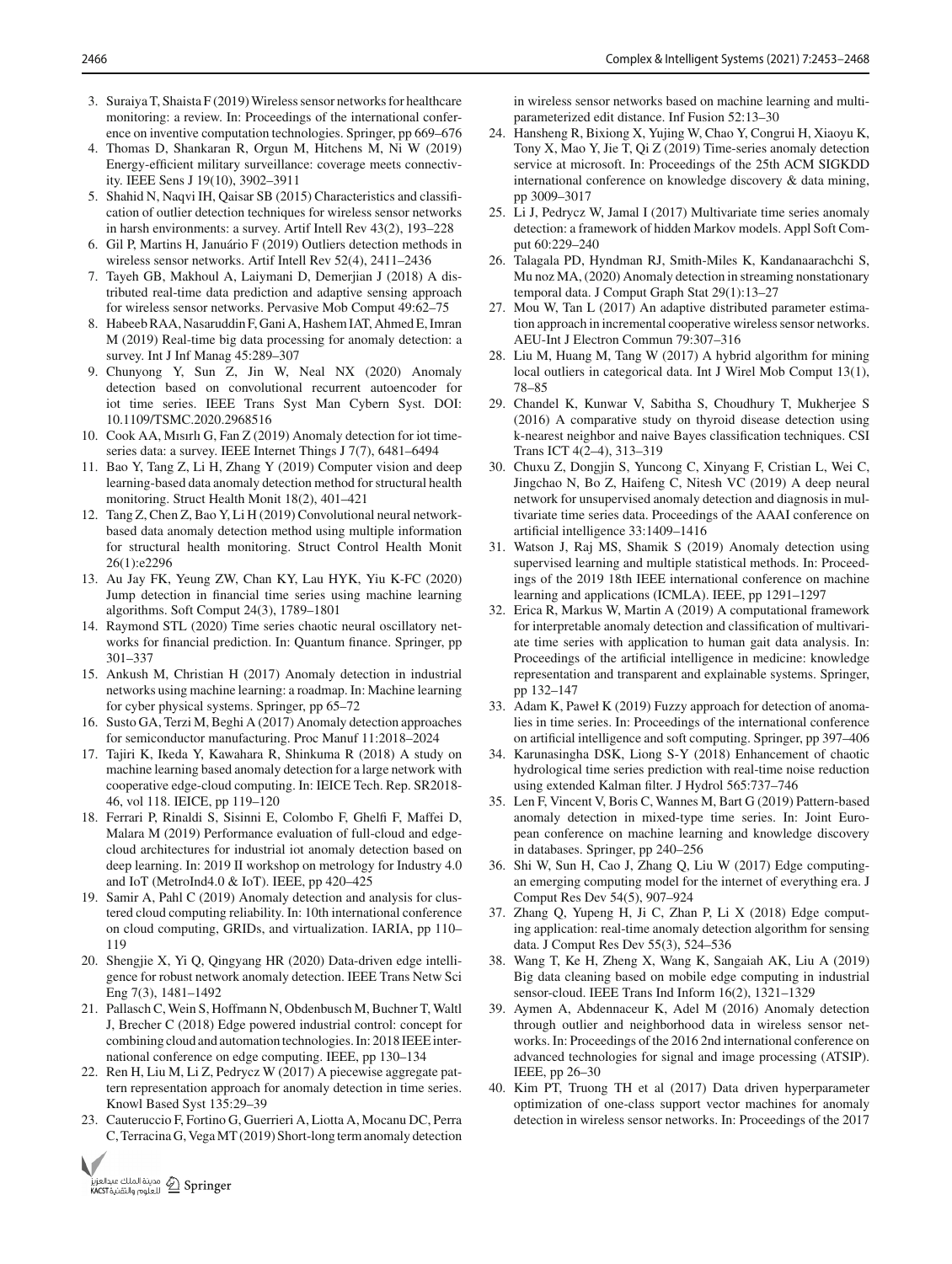international conference on advanced technologies for communications (ATC). IEEE, pp 6–10

- <span id="page-14-0"></span>41. Miaomiao Z, Dechang PI (2017) A novel method for fast and accurate similarity measure in time series field. In: Proceedings of the 2017 IEEE international conference on data mining workshops (ICDMW). IEEE, pp 569–576
- <span id="page-14-1"></span>42. Walden AT, Leong Z (2018) Tapering promotes propriety for Fourier transforms of real-valued time series. IEEE Trans Signal Process 66(17), 4585–4597
- <span id="page-14-2"></span>43. Xia Y, He Y, Wang K, Pei W, Blazic Z, Mandic DP (2015) A complex least squares enhanced smart dft technique for power system frequency estimation. IEEE Trans Power Deliv 32(3), 1270–1278
- <span id="page-14-3"></span>44. Ni M, Zhao BW, Fusheng FP (2018) Crebad: chip radio emission based anomaly detection scheme of iot devices. J Comput Res Dev 55(7):1451
- <span id="page-14-4"></span>45. Zhong J, Huang Y (2010) Time-frequency representation based on an adaptive short-time Fourier transform. IEEE Trans Signal Process 58(10), 5118–5128
- <span id="page-14-5"></span>46. Kongchang D, Zhao Y, Lei J (2017) The incorrect usage of singular spectral analysis and discrete wavelet transform in hybrid models to predict hydrological time series. J Hydrol 552:44–51
- <span id="page-14-6"></span>47. Pannakkong W, Sriboonchitta S, Huynh V-N (2018) An ensemble model of arima and ann with restricted Boltzmann machine based on decomposition of discrete wavelet transform for time series forecasting. J Syst Sci Syst Eng 27(5), 690–708
- <span id="page-14-7"></span>48. Walden AT, Contreras CA (1998) Matching pursuit by undecimated discrete wavelet transform for non-stationary time series of arbitrary length. Stat Comput 8(3), 205–219
- <span id="page-14-8"></span>49. Sidratul M, Andreas G, Michael S, Sascha S, von Spiczak S, Ulrich S, Theodor M, Thomas M (2019) Svd square-root iterated extended Kalman filter for modeling of epileptic seizure count time series with external inputs. In: Proceedings of the 2019 41st annual international conference of the IEEE Engineering in Medicine and Biology Society (EMBC). IEEE, pp 616–619
- <span id="page-14-9"></span>50. Peipei X, Wenjie R, Quan ZS, Tao G, Lina Y (2017) Interpolating the missing values for multi-dimensional spatial-temporal sensor data: a tensor svd approach. In: Proceedings of the 14th EAI international conference on mobile and ubiquitous systems: computing, networking and services, pp 442–451
- <span id="page-14-10"></span>51. Márquez-Grajales A, Acosta-Mesa H-G, Mezura-Montes E, Graff M (2020) A multi-breakpoints approach for symbolic discretization of time series. Knowl Inf Syst 62(7), 2795–2834
- 52. Le Nguyen T, Gsponer S, Ilie I, O'Reilly M, Ifrim G (2019) Interpretable time series classification using linear models and multi-resolution multi-domain symbolic representations. Data Min Knowl Discov 33(4), 1183–1222
- <span id="page-14-11"></span>53. Virani N, Jha DK, Ray A, Phoha S (2019) Sequential hypothesis tests for streaming data via symbolic time-series analysis. Eng Appl Artif Intell 81:234–246
- <span id="page-14-12"></span>54. Jessica L, Eamonn K, Stefano L, Bill C (2003) A symbolic representation of time series, with implications for streaming algorithms. In: Proceedings of the 8th ACM SIGMOD workshop on research issues in data mining and knowledge discovery. ACM, pp 2–11
- <span id="page-14-13"></span>55. Battuguldur L, Yu S, Kyoji K (2006) New time series data representation esax for financial applications. In: Proceedings of the 22nd international conference on data engineering workshops (ICDEW'06). IEEE, pp 17–22
- <span id="page-14-14"></span>56. Chaw TZ, Hayato Y (2016) An improved symbolic aggregate approximation distance measure based on its statistical features. In: Proceedings of the 18th international conference on information integration and web-based applications and services. ACM, pp 72–80
- <span id="page-14-15"></span>57. Chen H, Jinghan D, Zhang W, Li B (2020) An iterative end point fitting based trend segmentation representation of time series and its distance measure. Multimed Tools Appl 79(19), 13481–13499
- <span id="page-14-16"></span>58. Ge L, Ke Y, Siu-Wing C, Zhenguo L, Wei F, Cheng H, Yadong M (2015) Piecewise linear approximation of streaming time series data with max-error guarantees. In: Proceedings of the 2015 IEEE 31st international conference on data engineering. IEEE, pp 173– 184
- <span id="page-14-17"></span>59. Gang H, Xiaofeng Z (2016) A piecewise linear representation method of hydrological time series based on curve feature. In: Proceedings of the 2016 8th international conference on intelligent human-machine systems and cybernetics (IHMSC), vol 2. IEEE, pp 203–207
- <span id="page-14-18"></span>60. Jing W, Haibin Y, Qicai W, Rong L, Juan S (2015) A piecewise linear representation based on compression ratio. In: Proceedings of the 2015 prognostics and system health management conference (PHM). IEEE, pp 1–5
- <span id="page-14-19"></span>61. Jianshu S, Yuansheng L, Feng Y (2017) Research on anomaly pattern detection in hydrological time series. In: Proceedings of the 2017 14th web information systems and applications conference (WISA). IEEE, pp 38–43
- <span id="page-14-20"></span>62. Mai VH, Luong CM et al (2016) Pattern discovery in the financial time series based on local trend. In: Proceedings of the international conference on advances in information and communication technology. Springer, pp 442–451
- <span id="page-14-21"></span>63. Fei H, Alexandre S, Kondo HA, Zhouhang W (2018) Bearings degradation monitoring indicator based on segmented hotelling t square and piecewise linear representation. In: Proceedings of the 2018 IEEE international conference on mechatronics and automation (ICMA). IEEE, pp 1389–1394
- <span id="page-14-22"></span>64. Yupeng H, Cun J, Ming J, Yiming D, Shuo K, Xueqing L (2016) A continuous segmentation algorithm for streaming time series. In: Proceedings of the international conference on collaborative computing: networking, applications and worksharing. Springer, pp 140–151
- <span id="page-14-23"></span>65. Sun Y, Li Z (2015) Clustering algorithm for time series based on locally extreme point. Comput Eng 41(5), 33–37
- <span id="page-14-24"></span>66. Cun J, Shijun L, Chenglei Y, Lei W, Li P, Xiangxu M (2016) A piecewise linear representation method based on importance data points for time series data. In: Proceedings of the 2016 IEEE 20th international conference on computer supported cooperative work in design (CSCWD). IEEE, pp 111–116
- <span id="page-14-25"></span>67. ChaoHong M, XiaoQing W, ZhongNan S (2017) Early classification of multivariate time series based on piecewise aggregate approximation. In: Proceedings of the international conference on health information science. Springer, pp 81–88
- <span id="page-14-26"></span>68. Ding X, Shengjian Y, Wang M, Wang H, Gao H, Yang D (2020) Anomaly detection on industrial time series based on correlation analysis. J Softw 32(3), 726–747
- <span id="page-14-27"></span>69. Octavian LH, Rodica P (2017) Time series—a taxonomy based survey. In: Proceedings of the 2017 13th IEEE international conference on intelligent computer communication and processing (ICCP). IEEE, pp 231–238
- <span id="page-14-28"></span>70. McLeod AI, Hipel KW (1978) Preservation of the rescaled adjusted range: 1. A reassessment of the Hurst phenomenon. Water Resour Res 14(3):491–508
- <span id="page-14-29"></span>71. Yanping C, Ping Y, Cong G, Zhongmin W, Zhong Y (2019) A skeleton pattern representation method for anomaly detection in wireless sensor networks. In: Proceedings of the 2019 IEEE 21st international conference on high performance computing and communications; IEEE 17th international conference on smart city; IEEE 5th international conference on data science and systems (HPCC/SmartCity/DSS). IEEE, pp 1833–1838
- <span id="page-14-30"></span>72. Dau HA, Bagnall A, Kamgar K, Yeh C-CM, Zhu Y, Gharghabi S, Ratanamahatana CA, Keogh E (2019) The ucr time series archive. IEEE/CAA J Autom Sin 6(6), 1293–1305
- <span id="page-14-31"></span>73. Jäncke L, Kühnis J, Rogenmoser L, Elmer S (2015) Time course of eeg oscillations during repeated listening of a well-known aria. Front Hum Neurosci 9:401